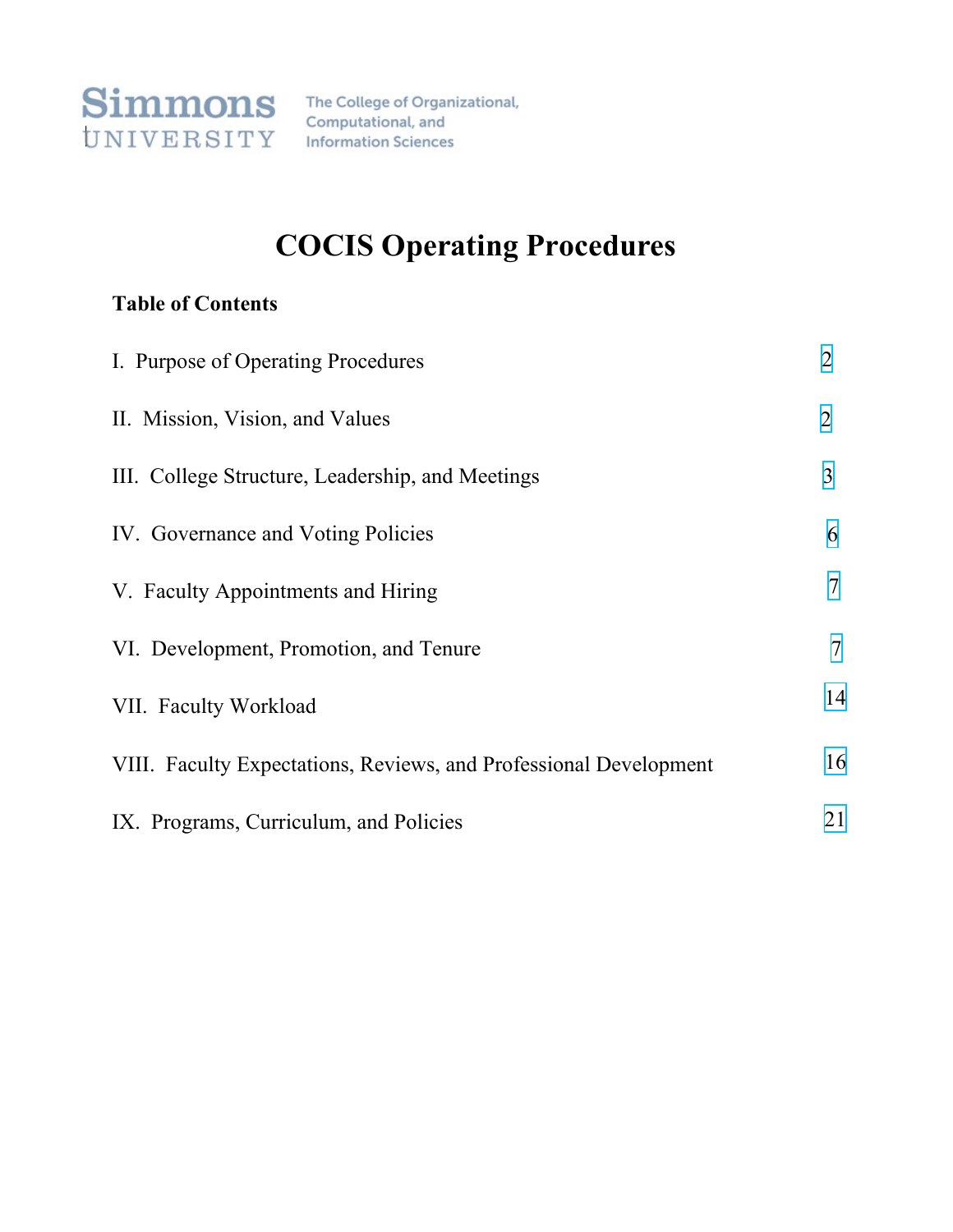# <span id="page-1-0"></span>COCIS Operating Procedures

Adopted by a vote of the faculty October 15, 2020

# **I. Purpose of Operating Procedures**

# *(cf. [IG Section 1.4.B\)](https://internal.simmons.edu/wp-content/uploads/2020/05/Implementation-Guidelines-2020.pdf#page=5)*

These Operating Procedures (OPs) operationalize the governance, administrative structure, roles and responsibilities, and academic processes of the College. These procedures are subordinate to the University Implementation Guidelines, the Faculty Policy Manual, University policies, and state and federal regulations. In cases where an apparent conflict arises, those documents supersede the Operating Procedures in all cases. The processes laid out in this document shall be followed to the extent reasonable and possible with good faith by both faculty and administration.

The OPs shall be adopted and revised by a vote of the College faculty, with a two-thirds supermajority within each academic unit. This is required for both adoption and revision, as specified in Section IV of this document. Regardless of the outcome of a faculty vote, the OPs shall not take effect and become valid until they have been approved by the Dean and the Provost. The OPs shall be revisited and reaffirmed annually, as outlined in Section IV.

All prior Implementation Guidelines within the individual academic units of the College are null and void. Academic units within the College may develop and adopt their own Working Processes (WP) documents to supplement the College OPs; however, unit-level WPs must be approved by the academic unit Director and the Dean, and may not conflict with the College OPs.

These OPs were adopted by the COCIS faculty on October 15, 2020, approved by the Dean on October 15, 2020, and approved by the Provost on October 15, 2020.

# **II. Mission, Vision, and Values**

*Adopted by a vote of the faculty on May 8, 2020.*

**Mission.** The College of Organizational, Computational, and Information Sciences at Simmons University integrates the disciplines of business, computing, mathematical, information, and library sciences, cultivating achievement and mastery through the creation, exploration, preservation, synthesis, and dissemination of knowledge. Our community of educators and learners is committed to the intellectual, personal, and professional growth and creative expression of our students, faculty, and staff. We nurture a supportive and collaborative environment by embracing the principles of diversity, equity, and inclusion, developing the next generation of critical thinkers, problem solvers, and principled leaders who can solve the global challenges of the 21st century.

**Vision.** COCIS will address global challenges facing society by applying data, information, and computation to innovate, collaborate, transform organizations, and increase the common good. Our highly collaborative, cross-disciplinary environment will nurture emerging leaders who are dedicated to making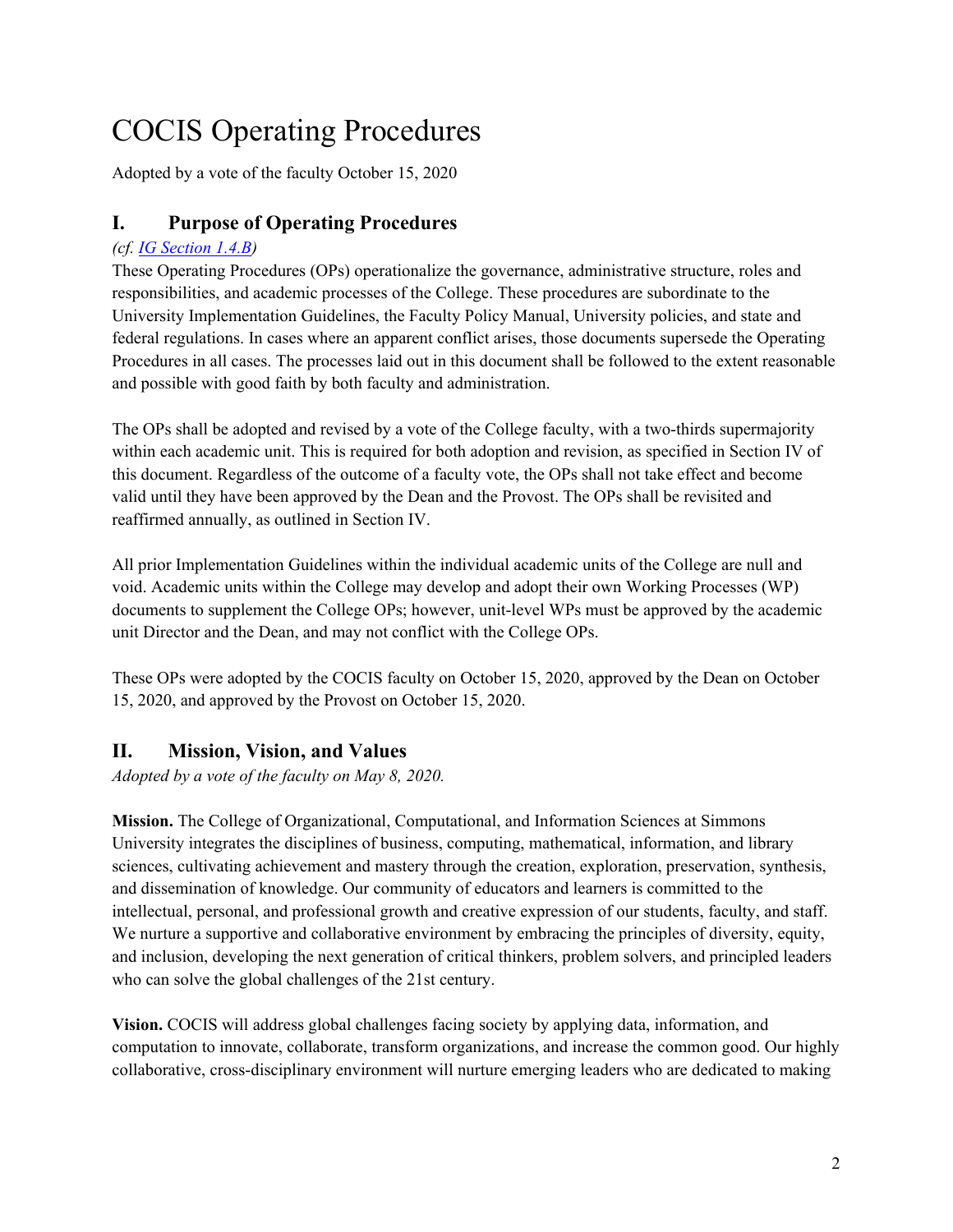<span id="page-2-0"></span>a difference in the world by understanding and leveraging the interrelatedness of information, people, and the world around us.

**Values.** The core values by which COCIS prioritizes and guides the implementation of its mission and vision are:

**C**reativity and Innovation **R**espect and Compassion **E**xcellence and Achievement **D**iversity and Equity **I**ntegrity and Authenticity **T**eamwork and Collaboration

# **III. College Structure, Leadership, and Meetings**

The College consists of three academic units: the Division of Mathematics, Computing, and Statistics; the School of Business; and the School of Library and Information Science. Each of these units is headed by a Director, who is appointed by the Dean (with approval by the Provost) through an internal or external search that includes faculty input and consultation. The School and Division Directors are the *academic unit heads* referred to in the University Implementation Guidelines,<sup>[1](#page-2-1)</sup> and are referred to as *academic unit Directors* throughout this document. The Dean shall provide and maintain an updated description of the responsibilities of academic unit Directors. (Refer to: "COCIS Academic Unit Director Responsibilities.")

Each academic unit includes academic offerings that may include graduate and/or undergraduate programs, concentrations, or tracks. These academic offerings are overseen by Program/Track/Concentration Directors or Leads. By default, the academic unit Director serves as the head for any program or may delegate this responsibility to an appointed faculty member, through an open and transparent process. Program/Track/Concentration Director/Lead positions may (but do not always) carry a course release or additional compensation stipend, depending on the specific responsibilities and program. Each academic unit shall provide and maintain updated descriptions of the responsibilities of the heads of their academic offerings, as well as any other faculty administrative position that carries either a course release or an additional compensation stipend. All course releases and additional compensation must be approved by the Dean and the Provost.

# **COCIS Secretary and Parliamentarian**

The COCIS Faculty Secretary is elected at the first Fall meeting for a one-year term. The Secretary facilitates elections for COCIS positions and for elected Faculty Senate positions that are held by members of COCIS. Responsibilities of the Secretary include:

- Verify the list of voting faculty and maintain the list over the course of the academic year.
- Ensure that election procedures as established elsewhere in this document are followed.

The COCIS Parliamentarian is elected at the first Fall meeting for a one-year term. The Parliamentarian oversees parliamentary procedures, particularly discussion and voting during meetings. The Parliamentarian is expected to have a basic understanding of Robert's Rules of Order.

<span id="page-2-1"></span><sup>&</sup>lt;sup>1</sup> [Implementation Guidelines, v2020.1.3, p. 1.](https://internal.simmons.edu/wp-content/uploads/2020/05/Implementation-Guidelines-2020.pdf#page=4)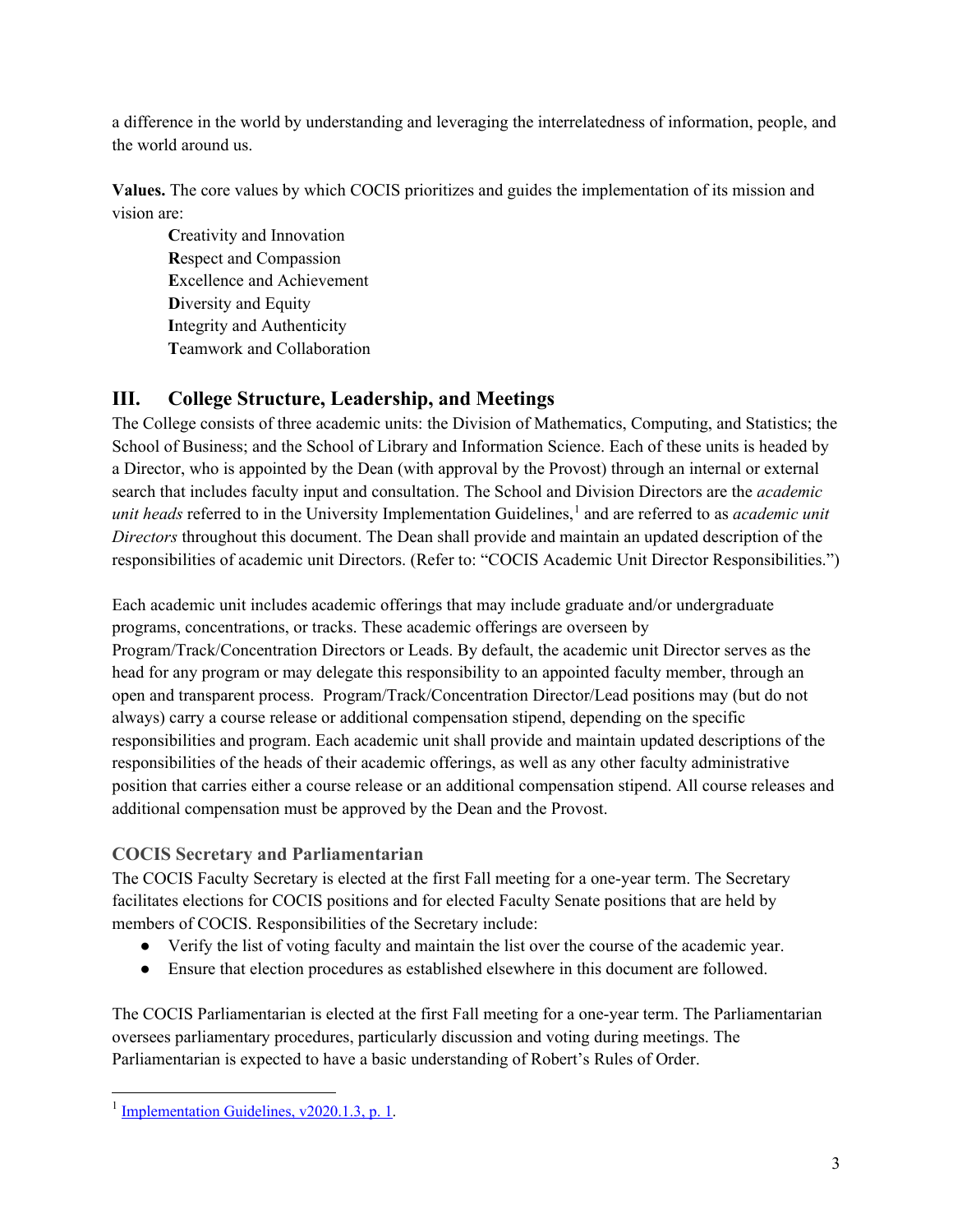# **COCIS Faculty Senators**

#### *(See Faculty Senate Bylaws for additional information.)*

COCIS elects three Faculty Senators, each of whom serves a staggered three-year term. These Senators must hold a primary appointment in one of the academic units within COCIS. Senators are nominated and elected by COCIS faculty; elections are conducted by the Simmons Faculty Senate. General duties include:

- COCIS Senators represent the faculty of the College at all meetings, discussions, and votes of the Faculty Senate.
- COCIS Senators keep the faculty of the College informed regarding the work of the Senate by reporting at both COCIS and academic unit faculty meetings and via email as needed.

#### **Academic Leadership Team**

The Academic Leadership Team (ALT) shall be composed of one elected faculty representative from each of the academic units, the Dean, and the academic unit Directors. The Director of Operations shall participate on the ALT as an *ex officio* member with voice but no vote. The ALT's responsibilities include but are not limited to:

- Collaboratively build the agenda of the COCIS faculty meetings.
- Facilitate COCIS meetings and work with the Dean's office to finalize and distribute meeting agendas and minutes.
- Support College-level decision making through formal and informal input to the Dean.
- Preserve the confidentiality of sensitive discussions that occur within ALT meetings.
- Bring additional faculty voices into ALT's decision making and information sharing processes.
- Work collaboratively within ALT to grow the COCIS culture, including a continuous refinement of OPs, celebration of accomplishments, and social events.
- Facilitate faculty elections for representation on Simmons-wide committees, ensuring that Simmons faculty are nominated for appropriate Simmons-wide committees, such as Ad Board and Honor Board, for which COCIS must/may have representation as detailed by the FPM.
- Support the Dean's process of including faculty feedback in staff performance reviews.

# **College-Level Meetings**

During the academic year, the Dean shall schedule regular meetings with the faculty, typically monthly, following the university-wide meeting calendar. The College-level meetings shall follow Robert's Rules of Order. All voting faculty members, Directors, and the Dean are invited to attend these meetings. Staff, adjunct faculty, and guests may attend at the invitation of the Dean and/or ALT. During a College meeting, the faculty may elect to move into Executive Session by a vote of 2/3 of the voting faculty. Executive session includes only the voting faculty<sup>[p]</sup>. The Academic Leadership Team shall collaboratively determine the agenda for these meetings, focusing on issues that impact the full college, including:

- Discussion of College-wide decisions and issues.
- Updates on University-wide strategy and operations.
- Votes affecting COCIS, including adoption and revision of OPs.
- Senate work; votes for Senate representation and other Simmons-wide committees.
- Work on synergies and college-wide strategies.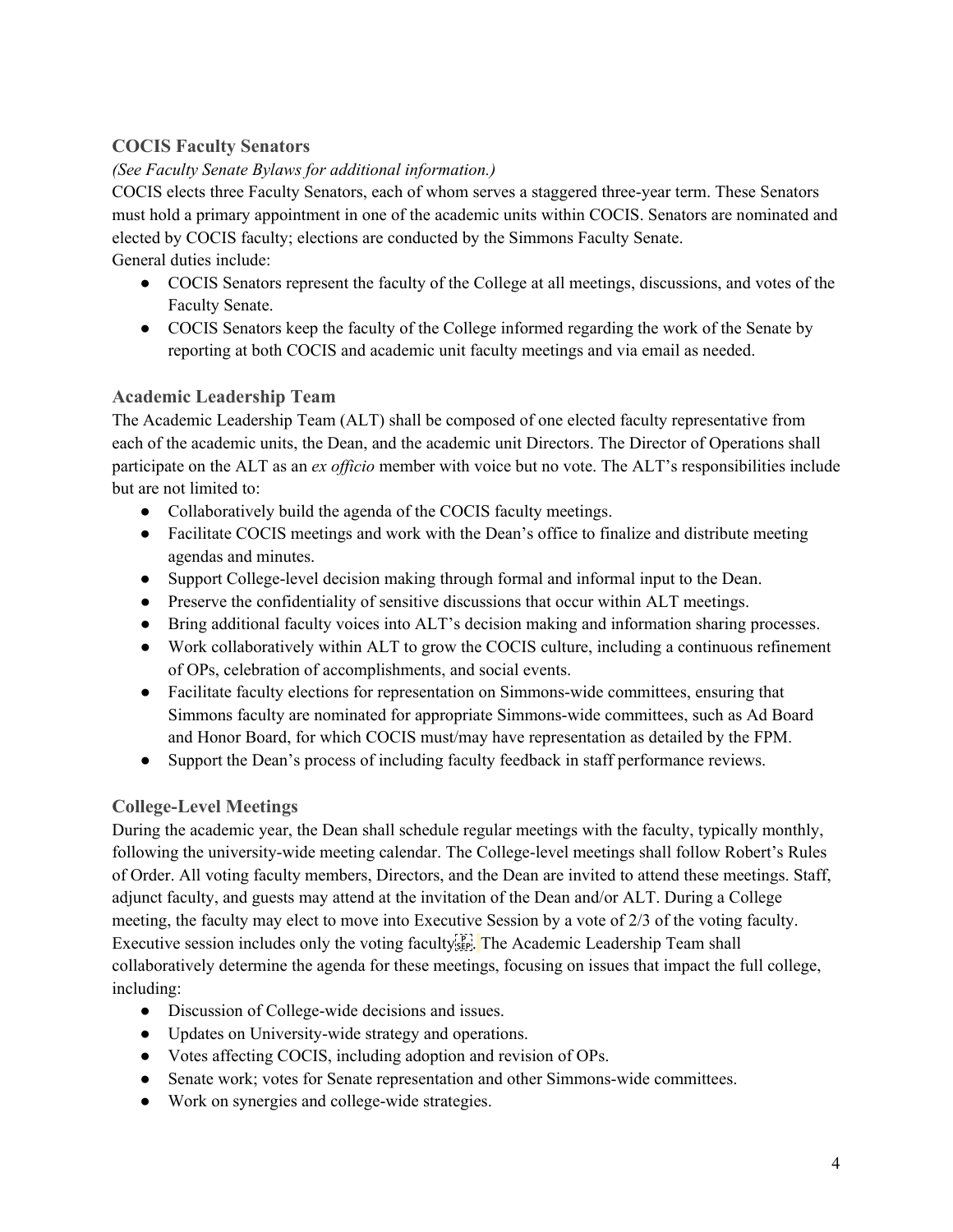- Diversity, equity, and inclusion efforts.
- College-wide strategy, mission, vision, and values.
- Fostering college-wide culture through social events, celebration of achievements, sharing of accomplishments.
- Appointment of COCIS Secretary, Parliamentarian, and committee members.
- Discussion of budgets (to encourage transparency, the Dean shall discuss budgets and gather recommendations from faculty twice annually).

COCIS academic units and programs shall hold regular faculty meetings. Academic unit meetings shall address issues including, but not limited to:

- Strategic directions.
- Division/school-level mission and vision.
- Assessment plans and procedures.
- Development and approval of academic student policies.
- Votes on curriculum and granting of degrees.
- To encourage transparency, on a regular basis, the academic unit Directors shall share budget considerations and solicit input.
- Establishment and updating of academic unit WPs.

#### **COCIS Committees**

Committees at the College level include the Technology Committee, the Awards Committee (to encourage and facilitate nominations for internal and external faculty recognitions), and the College Contract Promotion Committee (see Section VI).

Each academic unit shall establish a Curriculum Committee and a Mentoring, Development, and Review Committee (see Section VI). Schools and Divisions may have additional committees as appropriate for the particular academic unit. The composition and operation of these committees shall be established by the academic unit's WPs.

If not otherwise specified in these OPs or in the academic units' WPs, the chairs and members of Collegeand School/Division-level committees shall be appointed by the Dean or academic unit Director, respectively, with faculty input.

Ad hoc committees may be created by Deans, academic unit Directors, or faculty as the need arises.

# **COCIS Technology Committee Charter**

*Adopted by a vote of the faculty on October 16, 2019.*

The COCIS Technology Committee (CTC) will advocate for students, faculty, and staff technology needs within COCIS, and will work to advise the Dean and other stakeholders on technology-related needs within the College. The CTC will provide a central location where COCIS faculty and staff can share their technology-related needs both in and out of the classroom. CTC will maintain an ongoing dialog with the Dean, Simmons Technology, the Simmons-wide Academic Technology Committee, and the faculty, staff, and students of COCIS. CTC will assess needs and develop proposals for technology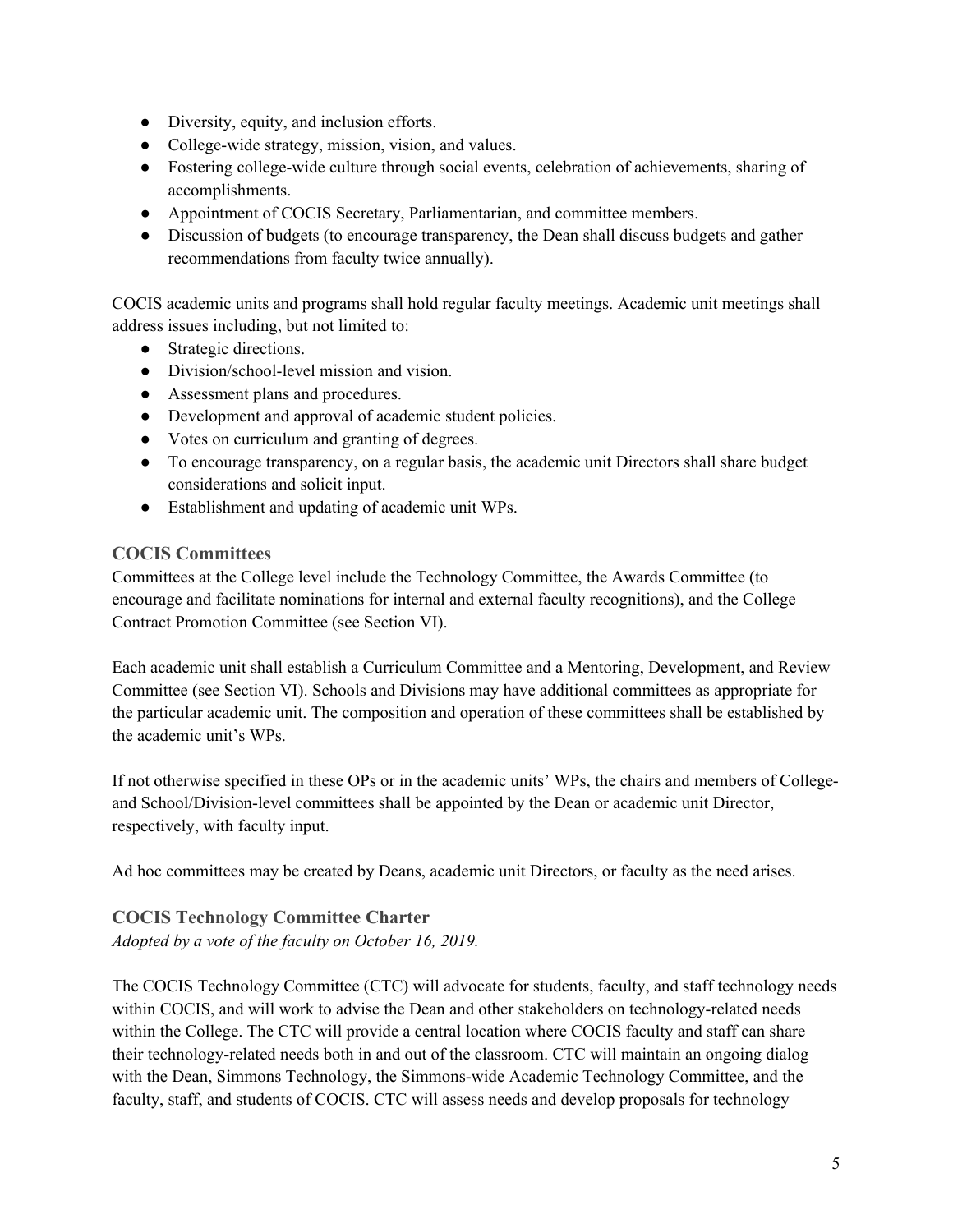<span id="page-5-0"></span>initiatives that support COCIS, provide guidance and advice as new projects are considered, and facilitate communication among stakeholders.

*Composition*. The CTC will be composed of at least three and no more than seven faculty members and will include at least one representative from each of the three academic Divisions of the College. The Dean will appoint committee members each Fall, or as needed, after soliciting nominations from the faculty (which may include self-nominations). The committee chair will be elected by a vote of the committee members. The COCIS Technology Manager will be an *ex officio* member, with voice and vote.

# **IV. Governance and Voting Policies**

# **Voting Eligibility**

All full-time and proportional (50% or greater) COCIS faculty (including tenured, tenure-track, contract faculty, and academic unit Directors regardless of appointment status) are eligible to vote on Collegelevel issues. Faculty on sabbatical or leave are eligible to participate, but if they do not participate, they shall not be counted against the quorum requirements. Visiting faculty, research faculty, adjunct faculty, and staff are not eligible to vote. The Dean is not eligible to vote. Policies that have implications for academic unit or College-level resources are subject to approval by the academic unit Director and Dean.

# **Voting Procedures**

Votes may be held synchronously or asynchronously. Adoption of OPs shall be voted on only by secret ballot. Other votes may be held by "show of hands" or through non-anonymous email votes, unless any eligible voting member requests a secret ballot, in which case a secret ballot will be used. Secret balloting may be accomplished via paper ballots or anonymized electronic voting. In the case that eligible faculty members are participating remotely during a synchronous secret ballot, they may cast their votes by notifying a designated staff member, who will prepare the paper ballot according to their instructions. Such voting shall not be construed as proxy voting.

# **Quorum**

If the number of eligible voting members is odd, a quorum shall consist of half of those eligible to vote, rounded up to the nearest whole number. If the number of eligible voting members is even, a quorum shall consist of half plus one. Faculty on sabbatical or leave who choose not to participate shall not be counted against the quorum (i.e., they shall not be included in the number of eligible voting members when determining the size of the quorum). No in-person vote shall be held unless a quorum is present. Eligible voting members who are virtually present at an in-person meeting shall be given the opportunity to vote. No electronic vote shall be deemed valid unless a quorum has cast a vote.

# **Proxy Voting**

Proxy voting shall not be permitted under any circumstances.

# **Voting Results**

The initial vote regarding the adoption of the OPs will be considered to pass only if (a) there is a participating quorum at the College level and (b) two-thirds (rounding down) of those voting in each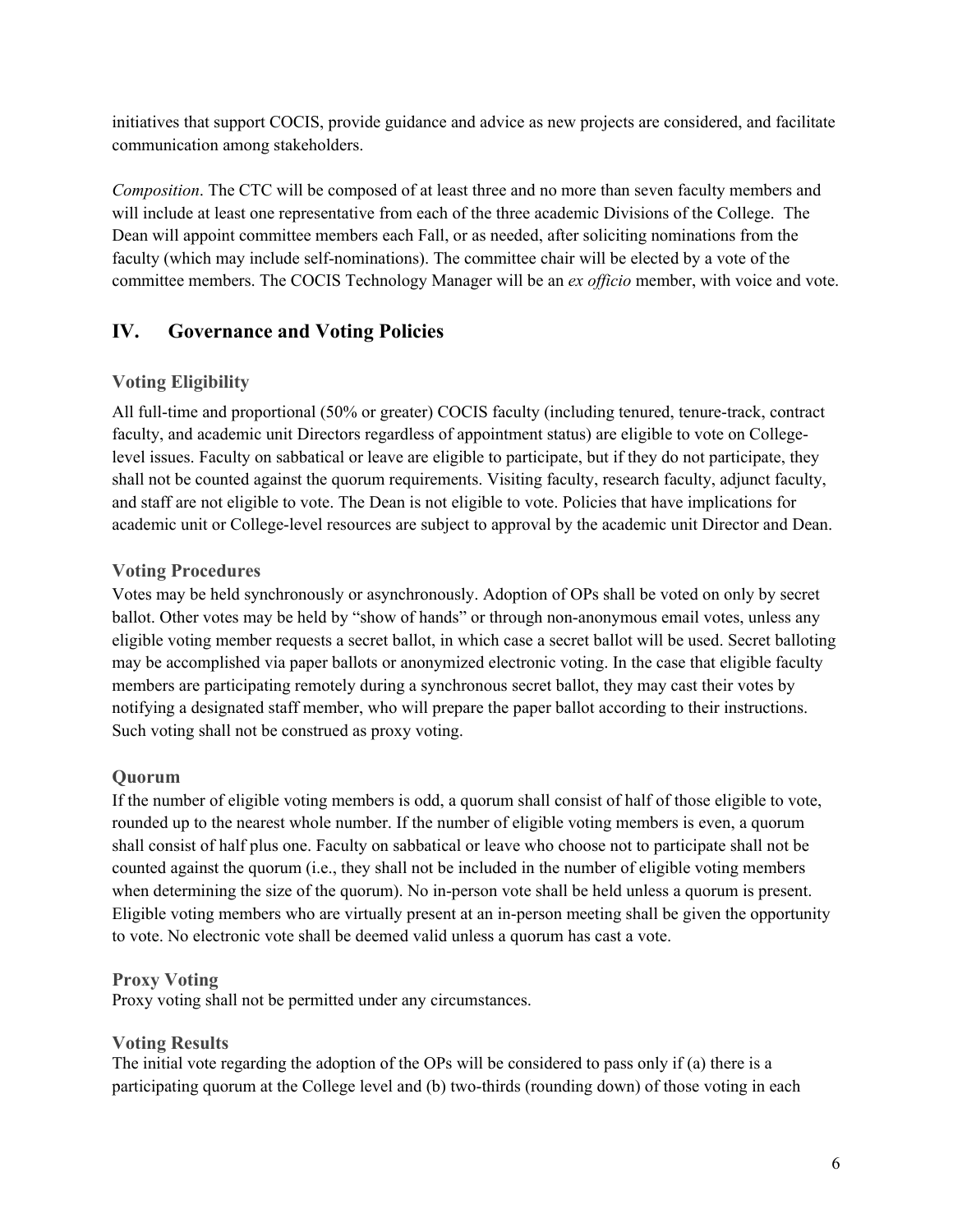<span id="page-6-0"></span>academic unit vote for adoption. All other votes (including annual reaffirmation and/or revision of OPs) shall pass if a simple majority of those voting are in favor of the resolution.

# **Operating Procedures**

The COCIS OPs shall be revised or reaffirmed annually, with a review period announced at the March meeting, and a vote for revision or reaffirmation at the May COCIS meeting. In the event that the OPs are not reaffirmed, a working group shall be formed to identify specific concerns and to develop a proposed revision. The working group should include both supporting and dissenting faculty. A negative vote on reaffirmation notwithstanding, the OPs once adopted shall remain in force until revised a majority of voting eligible faculty.

# **Advance Notice**

Proposals for changes in policies or other significant initiatives requiring a vote will be circulated electronically at least one week ahead of the planned vote.

# **V. Faculty Appointments and Hiring**

# *(cf. [IG Section 2.1.E\)](https://internal.simmons.edu/wp-content/uploads/2020/05/Implementation-Guidelines-2020.pdf#page=10)*

In appointing academic unit Directors, the following practices shall be followed:

- For external searches, the search committee shall include faculty representation from the academic unit and will normally invite at least three candidates to visit campus.
- For any opening, internal candidates will be solicited and considered. If internal candidates apply, faculty will provide input as they do for external candidates.
- Faculty will have the opportunity to meet the finalist candidates (internal and external) and to provide feedback on each candidate to the search committee and to the Dean.

For all tenure-stream positions, the academic unit Director will appoint a search committee chair (with the Dean's approval), and the academic unit Director and Chair will populate the committee. Contract faculty positions may use a similar search committee process, or may follow a more streamlined process, as deemed necessary by the Dean or academic unit Director in consultation with the faculty.

The Dean shall develop, circulate, and maintain a comprehensive faculty search process document that includes faculty input and that follows best practices for equitable hiring.

# **VI. Review, Promotion, and Tenure**

# *(cf. IG Sections [2.5](https://internal.simmons.edu/wp-content/uploads/2020/05/Implementation-Guidelines-2020.pdf#page=13) and [2.6\)](https://internal.simmons.edu/wp-content/uploads/2020/05/Implementation-Guidelines-2020.pdf#page=27)*

The procedures in this section are intended to clarify and instantiate the general procedures laid out in the IGs. Specific dates that are set by the IGs are marked with an asterisk (\*); additional dates that are internal to COCIS are marked with a caret (^). In the rare cases where an earlier date is set by the COCIS OPs than specified in the IGs, both dates are shown.

Although the annual faculty reviews are part of promotion and tenure dossiers, in COCIS, the ratings in those annual reviews should not themselves be used as direct or sole evidence of performance level.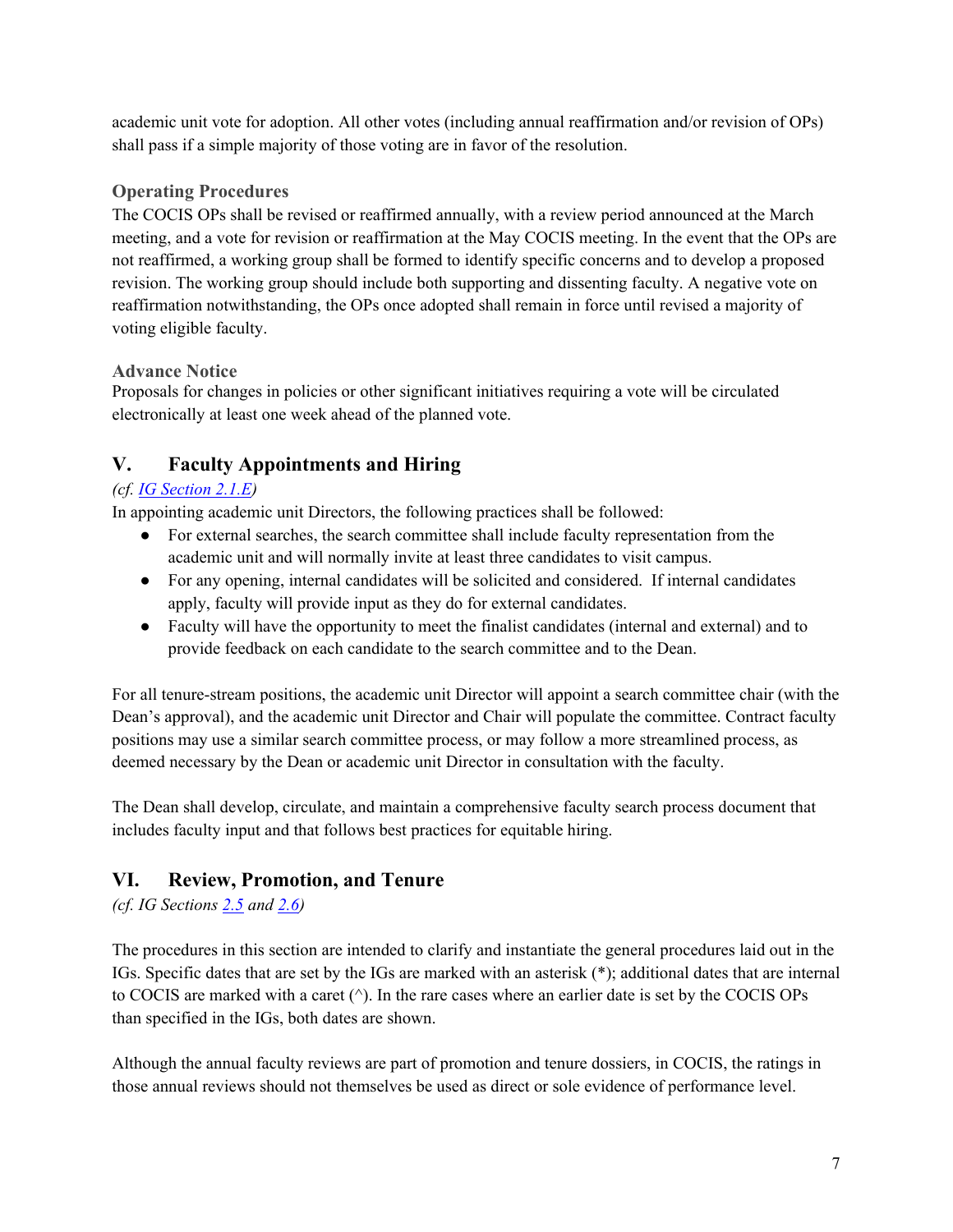Rather, the other evidence in the dossier (course evaluations, peer evaluations, evidence of scholarship, etc.) should be evaluated as a whole at the time of promotion and/or tenure.

Student course evaluations are used in COCIS as a component of overall teaching evaluations, along with evaluative peer observations and other qualitative and quantitative measures as established by the academic unit's WPs. To ensure a reasonable sample size, course evaluations shall be used only when there are four or more responses. In addition to the factors listed in the IGs [\(section 2.5.C.1\)](https://internal.simmons.edu/wp-content/uploads/2020/05/Implementation-Guidelines-2020.pdf#page=14) such as possible bias, level of course difficulty, and baselining against comparable courses, evaluations of teaching performance should take into account the overall course load (number of students and course preparations), sample size, and response rate in student course evaluations, as well as measures of improvement or consistency of quality over time.

#### **Mentoring, Development, and Review Committees**

Each academic unit shall establish a standing Committee for Mentoring, Development, and Review (MDR) that oversees the processes of faculty review, promotion, and tenure, as well as mentoring and development of faculty. Each MDR committee shall ordinarily be composed of 1-3 tenured faculty members. The process for selecting members and specific MDR responsibilities may vary among academic units and shall be established by the WPs of the respective unit. (In some smaller units, the MDR role may be held by the academic unit Director as a "committee of one.")

The roles of the MDR include:

- Ensuring that all new faculty (tenure-track faculty and contract faculty in the first three years of their appointment) are assigned mentors, and that mentoring expectations are established and periodically reviewed.
- Supporting the professional development and ongoing mentoring of Associate Professors in their progression towards promotion to full Professor.
- Overseeing the tenure-stream faculty review process, including mid-point reviews, promotion and tenure, tenure, and PDMYR processes.
- Suggesting Local Promotion and Tenure Committee members for each tenure-stream candidate for promotion and/or tenure, in consultation with the academic unit Director (see below).
- Establishing Midpoint Review Committees for each tenure-stream faculty member.
- Ensuring that periodic peer evaluations are scheduled and completed, and that peer evaluation records are made available as needed in the faculty review and promotion process.
- Ensuring that adjunct faculty are periodically reviewed.

**Local Promotion and Tenure (LPTC) / Mid-Point Review (MPRC) Committees** 

An LPTC shall be established for each candidate for promotion and tenure, during the spring semester preceding the review year [\(IG 2.5.A.1.b\)](https://internal.simmons.edu/wp-content/uploads/2020/05/Implementation-Guidelines-2020.pdf#page=13). An MPRC shall be established for each candidate for mid-point review, during the spring semester of the review year  $(IG\ 2.6.A.2)$ . The MDR shall propose members for each LPTC/MPRC, following IG criteria, and the Dean shall appoint the final committee members in light of these recommendations, and in consultation with the Director. As specified in the IGs, academic unit heads with full-time administrative appointments are not eligible to serve on LPTCs or MPRCs [\(IG](https://internal.simmons.edu/wp-content/uploads/2020/05/Implementation-Guidelines-2020.pdf#page=13)  [2.5.A.1.b](https://internal.simmons.edu/wp-content/uploads/2020/05/Implementation-Guidelines-2020.pdf#page=13) and [IG 2.6.A.2\)](https://internal.simmons.edu/wp-content/uploads/2020/05/Implementation-Guidelines-2020.pdf#page=27). In COCIS specifically, the SLIS Director (who holds a full-time administrative appointment) may not serve on an LPTC/MPRC; however, the MCS and B-school Directors (who carry part-time administrative appointments and also serve as regular faculty members in the academic units)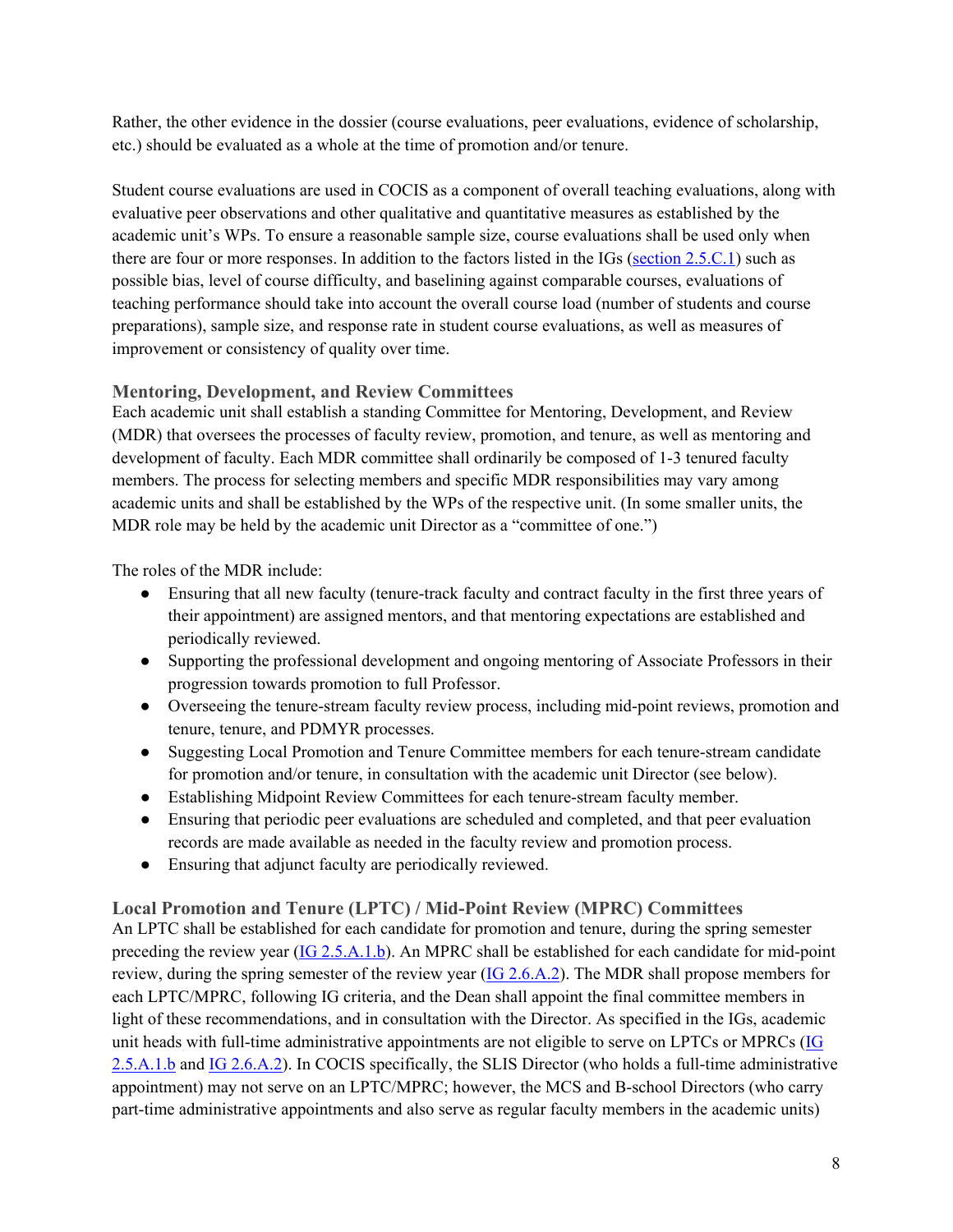are eligible to serve on LPTCs/MPRCs. In addition, in COCIS, at least one member of any LPTC or MPRC should be suggested based on their familiarity with the candidate's research area. Other members shall be recommended using a process established by the academic unit's WPs.

# **Process and Timeline for Mid-Point Reviews for Tenure-Track Faculty**

This review includes an assessment of the faculty member in light of the Criteria for Promotion and Tenure as established by the University. An assessment of the faculty member's demonstrated capacity to develop and grow sufficiently is required to satisfy the Criteria for Promotion and Tenure as generally applied to tenure candidates  $(IG 2.6.A.2)$ .

Steps marked  $*$  are specified by the IGs. Items marked  $\land$  are additional or revised steps within COCIS.

#### *Year Prior to Midpoint Review*

- \*March 15 (prior year): Dean reminds faculty who are scheduled for mid-point review in the following year.
- $\bullet$   $\land$ July 1 (prior year): To facilitate the process, the Dean's office establishes an initial folder for the candidates containing:
	- a. Copies of annual reviews for all years of service;
	- b. Course evaluation reports for all years of service;
	- c. List of courses taught, with enrollment numbers, for all years of service. This folder shall be updated as new courses and evaluations become available.

## *Year of Midpoint Review*

Several of the steps are moved earlier in the timeline to facilitate the overall work of the College: specifically, MPRCs are formed in September

- September: The MDR notifies the academic unit Director and Dean of any potential committee members whose home appointment is outside COCIS, to permit coordination of service load balancing across the Colleges. In these cases, the Dean will inform the MDR in a timely fashion whether the service of these outside committee members has been approved by the home College.
- ^September 1: The MDR forwards proposed committee members to the academic unit Director for approval.
- ^September 15: The academic unit Director forwards the approved committee member recommendations to the Dean and to the candidate.
- ^September 20: The Dean verifies the participation of all committee members (including those whose home appointment is outside the academic unit), finalizes the committee, and notifies the MDR, academic unit Director, and candidate of the committee members.
- $\triangle$  ^September 30 [this deadline is \*April 30 in the IGs]: MPRCs formed by academic unit Directors, in consultation with appropriate faculty and approval of Dean. The members of the committee elect their chair [\(IG 2.5.A.1.b\)](https://internal.simmons.edu/wp-content/uploads/2020/05/Implementation-Guidelines-2020.pdf#page=13).
- \*May 31: Candidate submits midpoint review dossier.
- \*June 15: MPRC submits letter to Dean.
- \*After June 15: Dean meets with academic unit Directors; incorporates their perspectives in recommendations.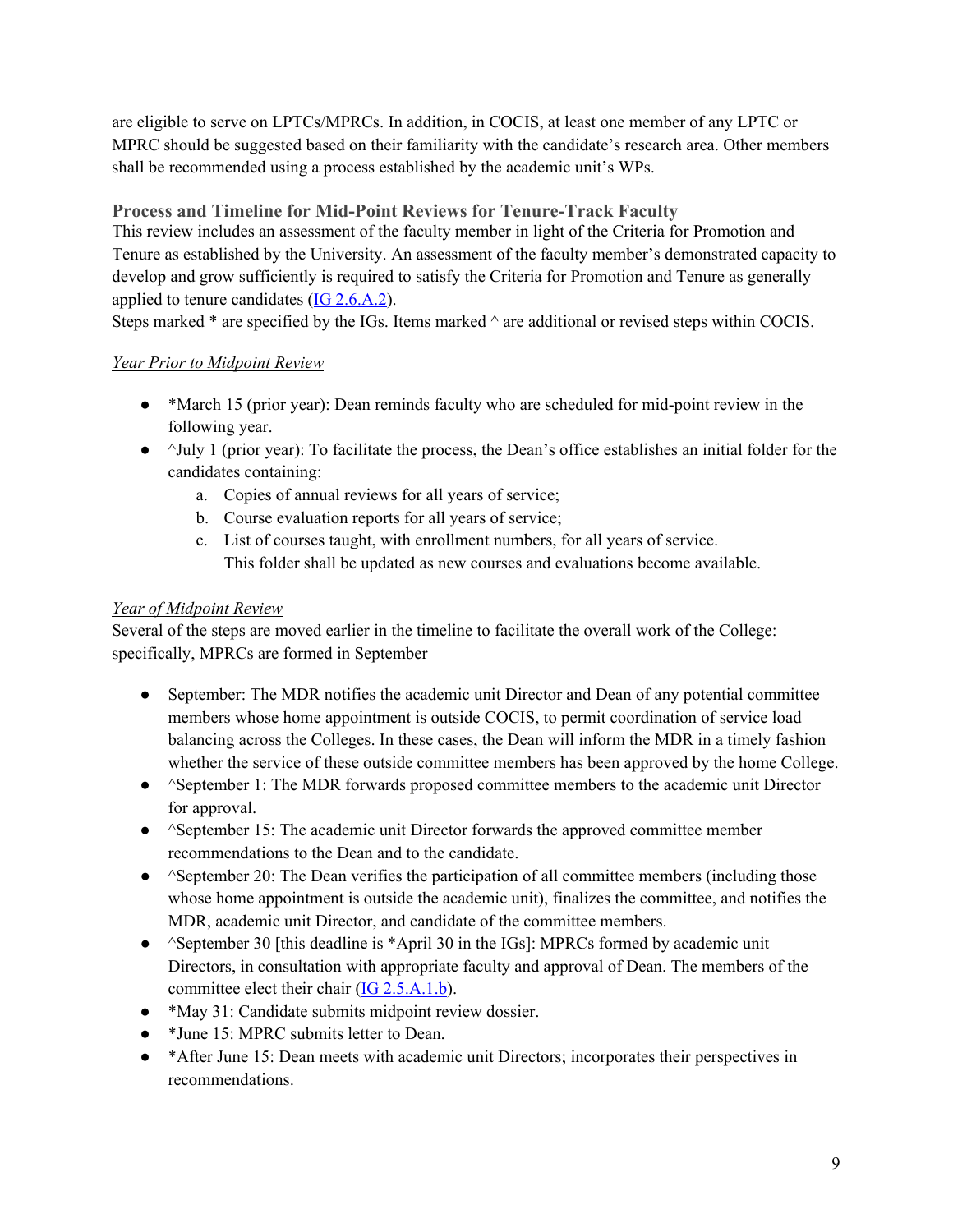- \*No later than September 15: Dean meets with the candidate to discuss the candidate's dossier, recommendations, and implementation plan.
- \*October 15: Dean forwards recommendations to candidate and Provost.

## **Local Promotion and Tenure Committee**

The timeline for the process of establishing LPTCs within COCIS is as follows [\(IG 2.5.F.1\)](https://internal.simmons.edu/wp-content/uploads/2020/05/Implementation-Guidelines-2020.pdf#page=19):

Year prior to promotion and tenure evaluation year:

- \*September 30: The Dean notifies candidates of their eligibility to apply for promotion (to Associate Professor) and tenure.
- \*March 1: Candidates notify the Dean of their intention to apply for tenure and/or promotion (to Associate Professor or full Professor).
- \*March 15: The Dean's office notifies the UPTC and Provost of all candidates in the College for tenure and/or promotion to Associate or full Professor.
- \*April 1: The Dean notifies academic units that an LPTC needs to be formed for each candidate.
- ^Between April 1 and April 30, working in close collaboration:
	- The MDR notifies the academic unit Director and Dean of any potential committee members whose home appointments are outside COCIS, to permit coordination of service load balancing across the Colleges. In these cases, the Dean will inform the MDR in a timely fashion whether the service of these outside committee members has been approved by the home College.
	- The MDR forwards proposed committee members to the academic unit Director for approval.
	- The academic unit Director forwards the approved committee member recommendations to the Dean and to the candidate.
	- The Dean verifies the participation of all committee members (including those whose home appointment is outside the academic unit), finalizes the committee, and notifies the MDR, academic unit Director, and candidate of the committee members.
- ^April 30: The LPTC is finalized, and the members of the committee elect their chair (IG  $2.5.A.1.b$ .
- \*By May 1: The Provost and the Chair of the University Promotion and Tenure Committee (UPTC) meet with candidates and LPTC chairs to discuss the process.
- \*By May 1: The Provost and the Chair of the UPTC meet with all candidates for tenure and/or promotion.
- \*By May 1: All candidates inform the Dean whether they want to be notified at each step of the P&T process.
- ^By May 1: The COCIS Operations Specialist creates a standard template on Google Drive for the candidate's P&T materials: a Research Folder structure and a Dossier structure. The candidate uploads their materials directly into this folder.
- \*By May 15: LPTC Chair and candidate recommend names of external reviewers to the Dean, including information specified in "External Reviewers," below. *Neither the candidate nor any*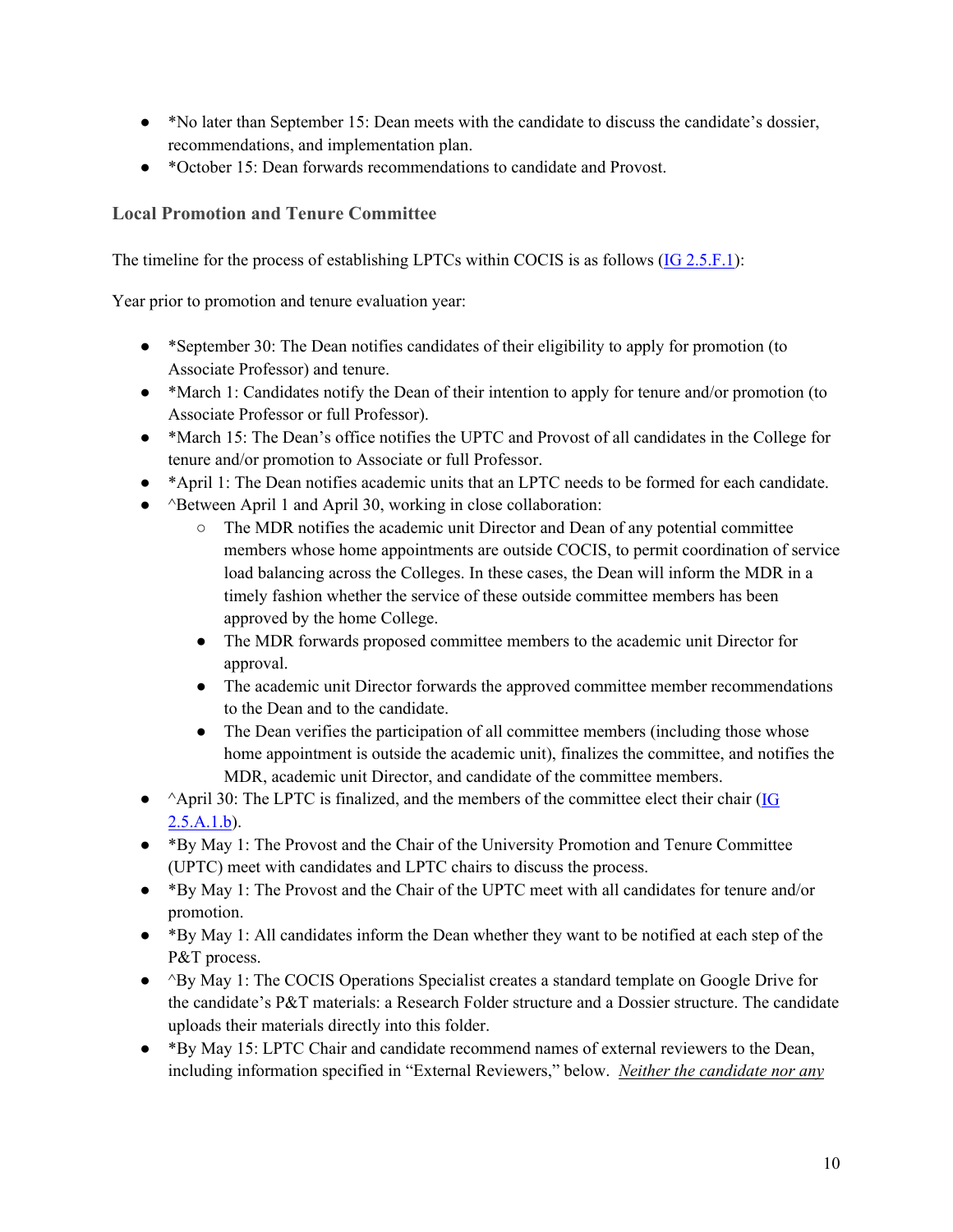#### *member of the LPTC should contact any of the proposed external reviewers at any point during this process, nor should the names be shared with anyone who is not on the committee.*

- \*By May 31: The Dean contacts (or delegates the appropriate academic unit Director to contact) potential external reviewers and secures at least three and no more than five external reviewers. Typically the Dean will secure five external reviewers at this time, to ensure sufficient letters in case a reviewer later becomes unresponsive.
- \*By June 1: The candidate notifies the COCIS Operations Specialist when their Research Folder has been finalized. The OS removes the candidate from the folder permissions and creates a unique copy of the Research Folder to be accessed by each of the external reviewers, maintaining confidentiality of materials and reviewer names at all times.
- \*By June 15 (or as external reviewers agree to serve): The Dean's office provides access to the Research Folder to each external reviewer and to the LPTC.
- \*By June 15: The Dean's office creates the Dossier Folder structure (with a subfolder for each of the elements specified in  $IG 2.5.F.1$  and uploads the Personal Data Sheet template, course evaluations (for all courses with four or more responses) and enrollments, and faculty annual reviews (since date of hire (tenure candidates) or for the past six years (full professor candidates)) into the Dossier Folder.

In the evaluation year:

- \*By September 1: Candidate notifies the Operations Specialist that their electronic Dossier Folder is complete. The OS removes the candidate from the folder permissions, and provides access to the Dossier Folder and the Review Folder to the Dean, LPTC chair and members, and eligible voting faculty (tenured faculty in the home academic unit at or above the rank to which the candidate is being considered for promotion). External letters are added to the Review Folder only after the candidate's access has been removed. *All individuals who have access to these materials are expected to maintain complete confidentiality. Materials should be accessed through the Google Drive folder and not downloaded to individual computers.*
- ^Between September 1 and October 1: Working with the LPTC, the Dean's office establishes a mechanism for all eligible voting faculty to provide input regarding the candidate's case (in written form and/or during a meeting of the LPTC and eligible voting faculty). The Dean's office also provides a mechanism for eligible faculty to vote on the disposition of the case. The ballot should include four separate votes: Teaching, Research, Service (Excellent, Strong, or Not Strong), and Overall (Recommend tenure/promotion or Do Not Recommend tenure/promotion). The result of the balloting should be provided in a summary (anonymous) to the LPTC chair and to the Dean. The faculty input should be used to inform the LPTC final recommendation, and the LPTC's letter should include the result of the faculty ballot.
- \*By October 1: LPTC Chair uploads the LPTC review and recommendation to the Review Folder and notifies the Dean that their work has been completed. The Operations Specialist updates the permissions on the Dossier Folder and Review Folder to remove all access other than the Dean and academic unit Director, then shares both the Review Folder and Dossier Folder with the UPTC.
- \*By November 30: The UPTC Chair uploads their review and recommendation to the Review Folder.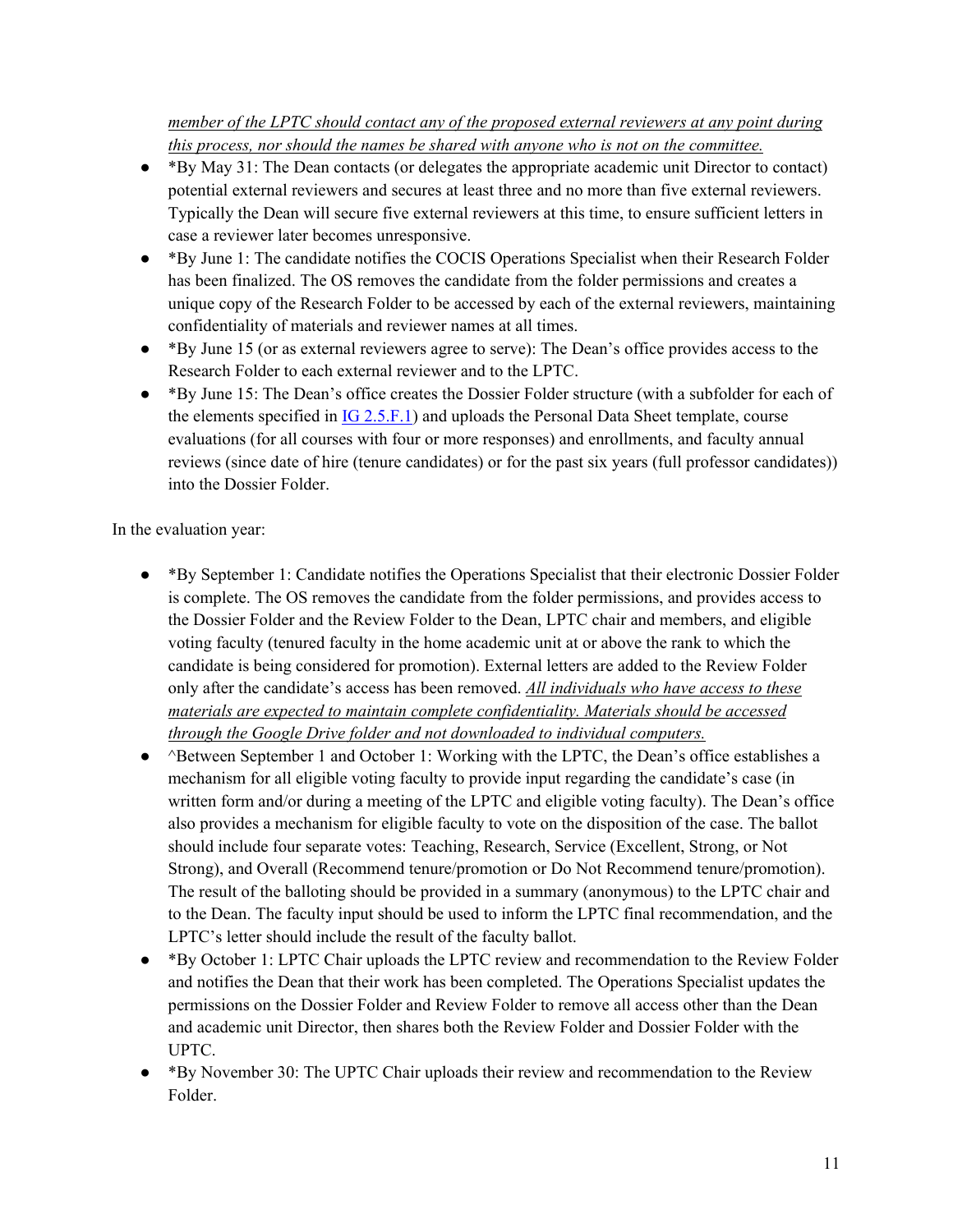- \*By December 31: The Dean uploads their review and recommendation to the Review Folder and shares the Review Folder and Dossier Folder with the Provost. In preparing their recommendation, the Dean shall seek and consider the input of the School/College Director.
- ^February: Following the vote of the Board, the Operations Specialist archives all materials to the O-drive, following COCIS archival practices, and destroys the Google Drive folders (Research Folder, Dossier Folder, Review Folder, and all associated materials).

# **External Reviewers**

External reviewers for tenure and promotion to Associate or full Professor are selected by the Dean with input from both the candidate and the LPTC. No later than May 15 in the year prior to the review year, each candidate and the chair of each LPTC shall provide the Dean with a list of 5-8 proposed external reviewers, along with the following information for each name on the list:

- The proposed reviewer's name, institution, academic unit, and faculty rank;
- A description of why they are an appropriate reviewer (in terms of research area and expertise);
- An affirmation that the reviewer has no known conflict of interest (direct connection to the candidate or other disqualification);
- The reviewer's curriculum vitae and/or webpage;
- The reviewer's contact information (e-mail address).

Neither the candidate nor any committee member should contact the potential reviewers about the letter writing process, nor should they share any potential reviewer names with individuals outside of the committee. After consulting with the academic unit Director and the LPTC Chair, the Dean determines which reviewers to invite, following these principles:

- At least one external reviewer should be from the candidate's list and at least one reviewer should be from the LPTC's list (not counting reviewers that appear on both lists).
- If the candidate's research spans multiple areas, then to the extent possible, the external reviewers should provide coverage of those areas.
- External reviewers should be given access to candidate Research Folders by June 15. Letters from external reviewers are due by September 1.

In general, the Dean invites the external reviewers, but if appropriate, the Dean may request that the academic unit Director participate in the invitation process.

#### **Research Folder Preparation**

While each candidate has flexibility in what they include in the Research Folder's "Evidence of Achievement," candidates are encouraged to include a representative sample of 3-5 selected publications that were published during the review period (typically since hire, for candidates for promotion and tenure; and since the time of tenure, for candidates for full Professor). The Research Statement should articulate why these publications best represent the scope of the candidate's work and the impact that it has had on the field. External reviewers are not expected or asked to read all of the candidate's publications, so this selection of publications and accompanying narrative are essential to put the candidate's work in context.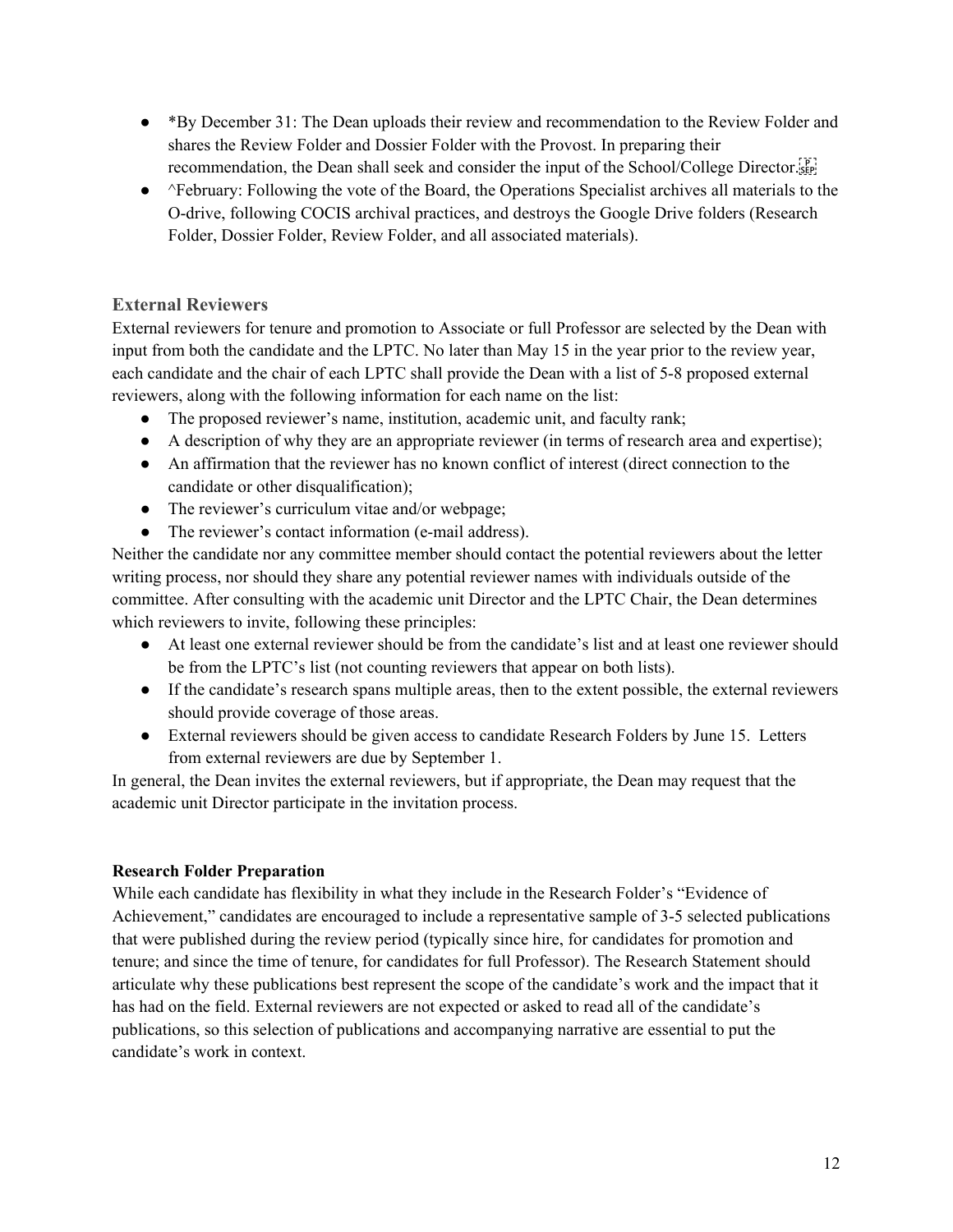#### **Dossier Preparation**

Materials for the electronic *Dossier Folder* for tenure and/or promotion will be provided by the candidate and uploaded into a folder created by the Dean's office, using a template based on the standard structure that is specified by the IGs. The dossier is due from the candidate to the Dean on September 1.

By June 15 prior to the review year, the dean's office will share with candidates the following materials: annual reviews, course evaluations (including average scores), and course enrollments.

#### **College Contract Promotion Committee (CCPC)**

The IGs state: "A College Contract Promotion Committee (CCPC) shall be created for the contract faculty being considered for promotion each year. The CCPC shall be composed of tenure stream and contract faculty members (at or above the rank to which promotion is being considered) and include faculty from candidates' academic units."

In COCIS, the CCPC consists of three to five members, including one faculty member from each unit, and up to two additional at-large members. Ordinarily, the committee should include at least one tenured faculty member and at least one contract faculty member; the other committee members may be tenurestream faculty (at the rank of Associate or full Professor) or contract faculty (at the Associate or full rank) with full-time or proportional appointments. Committee members shall serve two-year terms, staggered to ensure continuity. When a vacancy occurs, the COCIS Secretary shall solicit nominations from the faculty, academic unit Director(s), and Dean, and shall hold a timely election (electronically or in person at a COCIS or academic unit meeting). Typically, these vacancies should be filled near the end of the academic year.

Any member of the CCPC who is undergoing promotion review shall recuse themselves from consideration of their own case. If a candidate is under consideration for a rank of full Professor—NTT or full Professor of Practice, their cases shall be considered by a subcommittee that includes only the members at the rank of full (tenure-stream or contract). If such recusal leaves fewer than three members in the subcommittee, then additional ad hoc members at the appropriate rank from other Colleges will be appointed by the Dean as needed to bring the number of subcommittee members to three.

The responsibilities of the CCPC include:

- Electing a chair, typically at the start of the academic year.
- Notifying contract faculty who are eligible for promotion and/or professional leave. (The Dean's office shall maintain a faculty timeline and shall share the needed information with the committee each year.)
- Providing guidance and advice to contract faculty in preparing dossiers and/or requests for professional leave.
- Reviewing dossiers of contract faculty who have requested consideration for promotion.
- Preparing an assessment of each such candidate, with a written recommendation to the dean.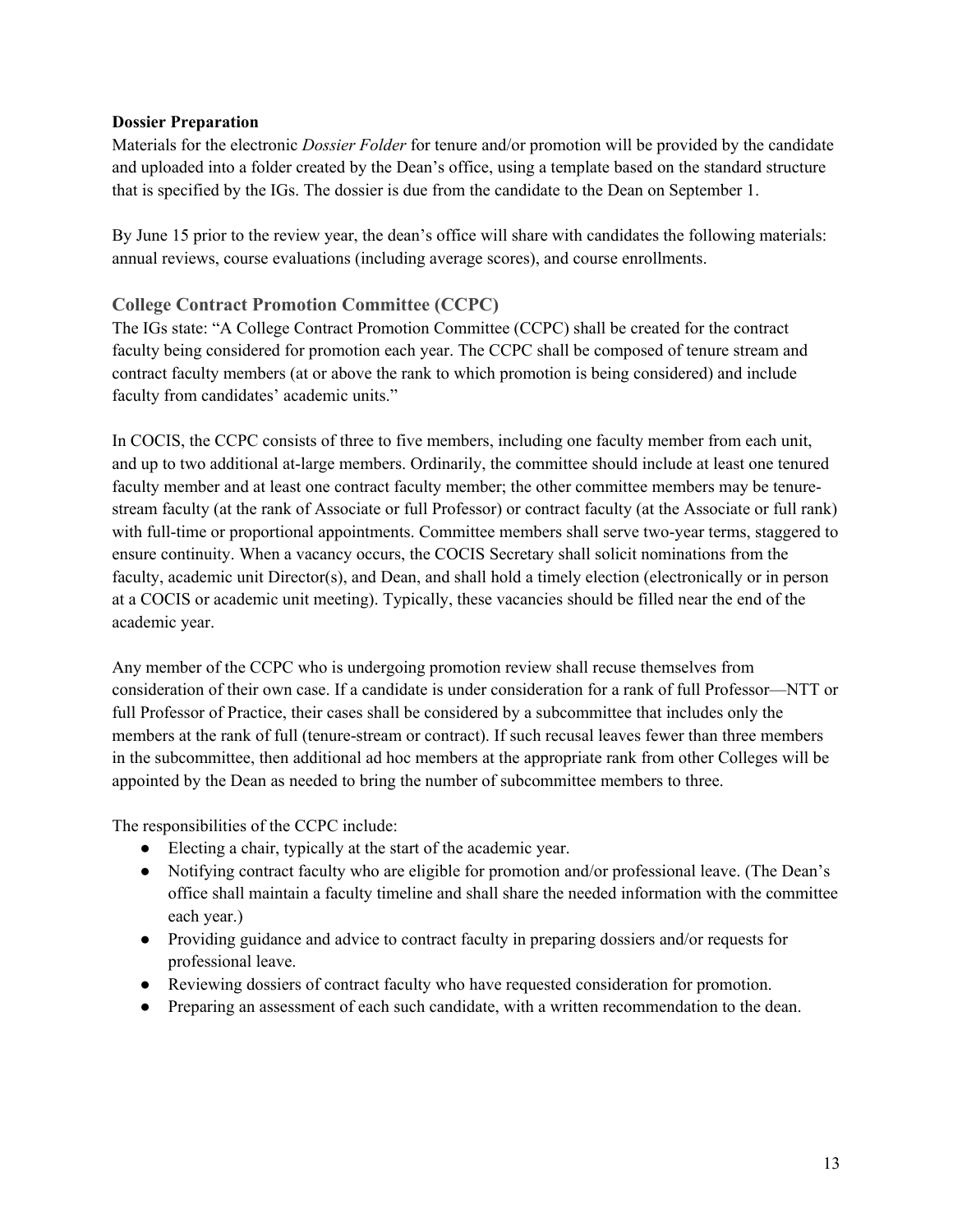# <span id="page-13-0"></span>**VII. Faculty Workload**

#### *(cf. [IG Section 2.3A,](https://internal.simmons.edu/wp-content/uploads/2020/05/Implementation-Guidelines-2020.pdf#page=12) [FPM 2.3A\)](https://internal.simmons.edu/wp-content/uploads/2019/05/FPM.pdf#page=31)*

Consistent with the FPM, a typical faculty workload is an annual six-course teaching load for tenurestream faculty, and an annual seven-course teaching load for contract faculty. Teaching is the primary focus of the faculty workload, with service and research making up the rest of the faculty time.<sup>[2](#page-13-1)</sup>

A rough estimate is that a single (3- or 4-credit) course or course equivalent constitutes 10% of a faculty member's annual workload allocation. Certain service and/or administrative roles include course reallocation, and grant budgets may include course releases, which must be approved prior to grant proposal submission by the Dean and academic unit Director.<sup>[3](#page-13-2)</sup> Individual faculty members may negotiate course releases or other re-allocations of time for other substantial administrative responsibilities, substantial service or research responsibilities with their academic unit Director and the Dean.

Course equivalencies for workload purposes are determined, in consultation with the Dean, at the Division level. These considerations may include disposition of independent studies, directed studies, team-taught courses, laboratory sections, large-enrollment courses, small-enrollment courses, internships, and practica; teaching online vs on-the-ground; teaching in specialty areas vs. supporting the core; number of course preps; course reassignments (administrative and research); additional compensation (administrative responsibilities, overloads, etc.); external grant-funded buyouts.

Factors that may be considered as part of a faculty member's workload:

#### *Teaching*

Should include but is not limited to:<sup>[4](#page-13-3)</sup>

- Number of courses taught per semester
- Lab or discussion sessions
- Number of course preparations per semester
- Modality of course offerings
- Contributions to division's course offerings (elective and/or specialty vs. core)
- Contributions to the Undergraduate PLAN
- Independent studies (Undergraduate, Master's, Doctoral)
- Directed studies (with number of students involved)
- Teaching collaborations
- Number of students per course
- Internships and practica supervised
- Number of advisees
- New courses and/or special topic courses developed
- Level of course (100 through 700 level)
- Sharing academic expertise with other faculty (e.g., guest lectures, curricular coaching, etc.)

<span id="page-13-2"></span><span id="page-13-1"></span> $\frac{2}{3}$  [Faculty Policy Manual 2019-2026, 2.3.A., p. 23.](https://internal.simmons.edu/wp-content/uploads/2019/05/FPM.pdf#page=31)<br> $\frac{3}{4}$  Implementation Guidelines, 2.3.A, p. 9.<br> $\frac{4}{4}$  [Implementation Guidelines, 2.5.C.1, pp. 11-12.](https://internal.simmons.edu/wp-content/uploads/2020/05/Implementation-Guidelines-2020.pdf#page=14)

<span id="page-13-3"></span>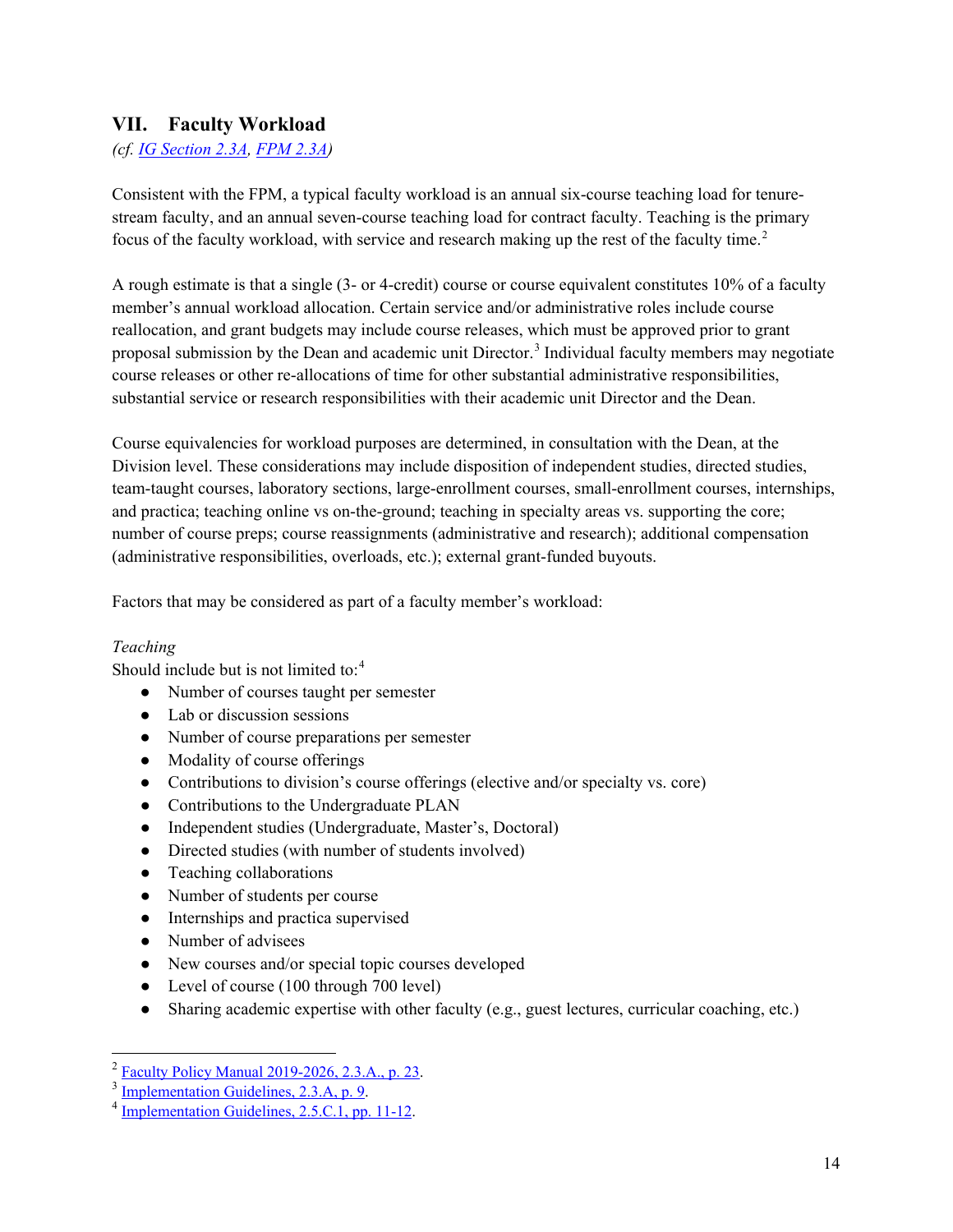Any variances from the "one course" standard, including administrative course releases or stipends, fractional course allocations for lab courses or other sections, or overload payments for work beyond the faculty's base load must be approved in writing by the academic unit Director and Dean.

#### *Scholarship*

Can include but is not limited to:<sup>[5](#page-14-0)</sup>

- Published scholarship and creative work
- Presentations, addresses and panel participation
- Creative or artistic work
- Other evidence of scholarly reputation (e.g., internal and external funding requests (grants), public scholarship, awards for scholarship)

#### *Service*

Can include but is not limited to:<sup>[6](#page-14-1)</sup>

- Service to the school or division, including regular attendance and active participation in faculty meetings (e.g., committee work (standing and ad hoc), student academic advising, faculty mentoring, student organization faculty advising, etc.)
- Service to the College, including regular attendance to college faculty meetings
- Service to the University
- Service to the discipline and/or profession
- Service to the community (local, state, national, and/or international)
- $\bullet$  Special note should be made of any service that involves administrative responsibility (e.g., chairing a committee or initiative)
- Service done during the summer

Faculty are encouraged to include other "hidden" sources of faculty work when completing their annual Activities and Accomplishments report. These might include: letters of recommendation, career development (resume/cover letter reviews), extracurricular teaching/learning activities, participation in extracurricular events for students and faculty, participation in Convocation and Graduation ceremonies, etc.

#### **Workload Guidelines and Equity**

Assessing faculty workload, individually and across the entire faculty, is an important aspect of striving for equity within the College. It is the responsibility of the Dean and academic unit Directors to ensure that there is reasonable equity in allocating workload among the faculty of the Divisions. It is the responsibility of individual faculty to accurately represent their workload within the annual Activities and Accomplishments report.

Criteria and metrics for assessing faculty workload and defining equity within and across academic units should be established by each academic unit Director and regularly communicated to the faculty of that

<span id="page-14-0"></span> $^5$  [Implementation Guidelines, 2.5.C.2, pp. 12-14.](https://internal.simmons.edu/wp-content/uploads/2020/05/Implementation-Guidelines-2020.pdf#page=15)<br> $^6$  [Implementation Guidelines, 2.5.C.3, pp. 14-15.](https://internal.simmons.edu/wp-content/uploads/2020/05/Implementation-Guidelines-2020.pdf#page=17)

<span id="page-14-1"></span>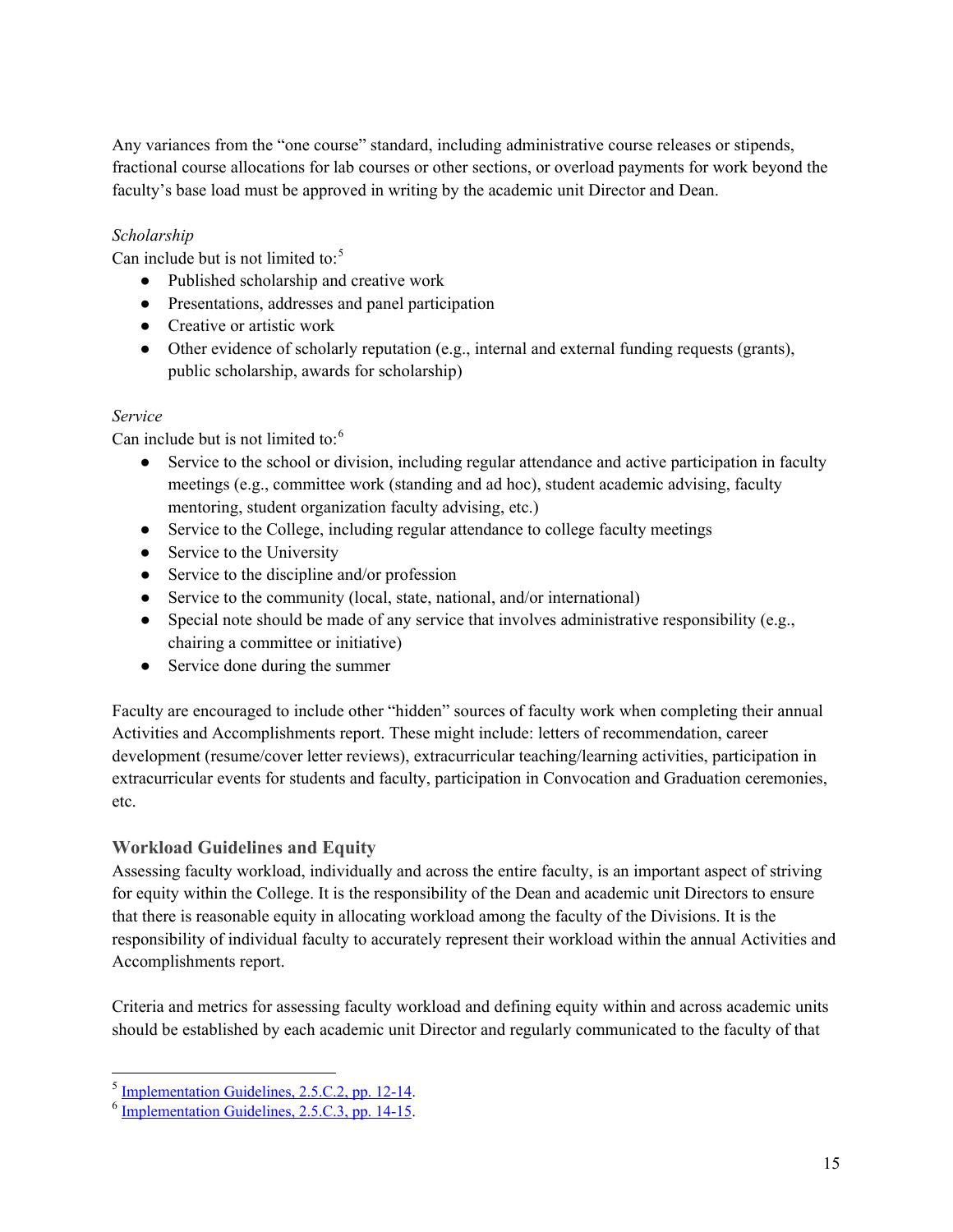<span id="page-15-0"></span>Division. The Dean's office will collect the annual Activities and Accomplishments reports and provide access to the academic unit Directors (or Director's representative) for processing and analyzing data to support an equitable workload allocation process. The annual workload equity analysis is not prescriptive or evaluative; rather, is intended to provide information to help ensure a balance of assignments (equity). An aggregated Division report shall be shared with all COCIS faculty to provide transparency about the distribution of workload.

#### **Faculty Availability**

*[\[IG 2.3.A\]](https://internal.simmons.edu/wp-content/uploads/2020/05/Implementation-Guidelines-2020.pdf#page=12) "Each College's OPs shall set requirements concerning faculty availability over times when classes are not in session but their appointment letters stipulate that they are available to the University, such as for responses to emails, assistance with admissions, orientation and student events. Unless special consideration has been agreed to in faculty members' appointment letters (e.g. an agreement to serve as chair for a determined period of time in exchange for compensation), nine- and ten-month faculty are free to decline to participate in University activities that are outside the scope of their appointment."*

COCIS strives for a collegial atmosphere and culture that respects the importance of faculty summer time to pursue scholarship, professional practice, individual pursuits, and family time, while also recognizing that all faculty (whether 10-month or 12-month) are part of a sustained community that engages in important work throughout the calendar year. COCIS faculty are expected to make a reasonable effort to participate in activities that may occur during the summer that are essential for the success of the academic unit and our students. Typical activities include summer orientation, review of graduate applications, responsiveness to students in spring classes who had an Incomplete grade or who file a grade appeal, and students who seek out advising during the summer. COCIS faculty are also expected to monitor their Simmons email for important information during the summer months, or to provide the Dean's office with an alternate mechanism by which they can be reached.

These goals notwithstanding, faculty cannot be required to participate in specific activities outside of the calendar dates of their contracts and cannot be penalized for being unavailable to engage with those activities.

# **VIII. Faculty Expectations, Reviews, and Professional Development**

*(cf. IG Section [2.3](https://internal.simmons.edu/wp-content/uploads/2020/05/Implementation-Guidelines-2020.pdf#page=12) and [2.6\)](https://internal.simmons.edu/wp-content/uploads/2020/05/Implementation-Guidelines-2020.pdf#page=27)* 

#### **Academic Unit Director Evaluations**

Academic unit Directors shall be reviewed annually by the Dean during the faculty annual review cycle. Directors who hold non-administrative faculty appointments (B-school and MCS) shall receive a regular faculty annual review in addition to a separate Director performance review. Directors in their final year of an appointment do not receive a Director review, unless they are under consideration for reappointment. During the Director review process, the Dean shall solicit input and feedback from the faculty about the Director's performance.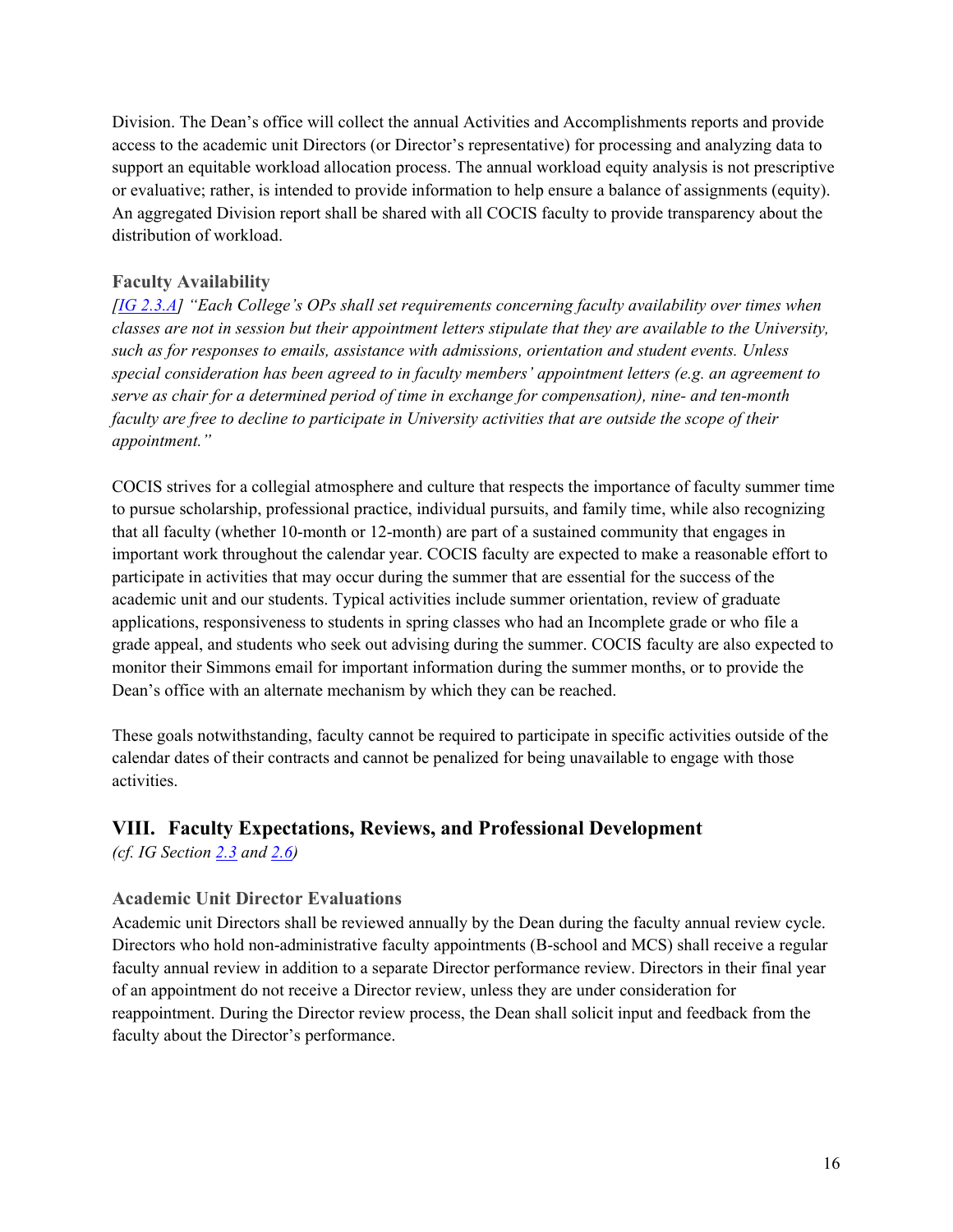#### **Expectations in the Areas of Research, Teaching, and Service**

According to the IGs, each College's OPs shall establish methods for assessing performance in teaching, scholarship, and service, with consideration for disciplinary differences. In COCIS, these standards shall be established by each academic unit in their WPs. Such standards shall be informed by, and consistent with, accreditation requirements as well as accepted standards within the academic disciplinary community.

#### **Faculty Annual Reviews**

The IGs [\(2.5.C\)](https://internal.simmons.edu/wp-content/uploads/2020/05/Implementation-Guidelines-2020.pdf#page=14) specify that annual reviews must include quantitative and qualitative measures of teaching performance. Quantitative measures in COCIS shall include student course evaluations (with an emphasis on those questions that measure the instructor's performance). Qualitative measures include the open-ended responses from student course evaluations, where themes or patterns indicate particularly effective or ineffective teaching practices. (Isolated comments from individual students should be taken in context and not used as negative evidence unless other sources confirm the stated concerns.) Evaluative peer assessments will also be done periodically (see below) and may be used in teaching evaluations. Formative peer assessments should not be used directly in evaluating teaching performance, but instructor self-reflection about changes made following a formative peer assessment may be used as a positive indicator. Engagement with professional development in the area of teaching and pedagogical innovation (e.g., CET workshops, conference attendance) may also be used as indicators of positive teaching performance.

Faculty expectations are measured relative to the goals set in the previous year's annual review, overall standards for the academic unit, and unusual circumstances that may have arisen (individually or for the institution) during the review year. Currently, the Simmons faculty annual review process includes three categories: Exceeds Expectations, Meets Expectations, and Needs Improvement. In COCIS, in recognition that excellent teaching is an expectation for all faculty, these categories are broken down as follows:

- **Exceeds Expectation**s: The faculty member has performed at an unusually outstanding level, shown marked and significant improvement, and/or made exceptional contributions to the academic unit or Simmons overall in this area.
- **Meets Expectations**:
	- **Excellent**: Corresponds to "Excellent" performance in a given area as specified in the FPM/IGs and Section VI of these OPs.
	- **Strong**: Corresponds to "Strong" performance as above.
	- **Not Strong**: Corresponds to "Not Strong" performance as above. Academic unit Directors *may*, at their discretion, place faculty who exhibit significant weaknesses and concerns in a particular area in this category for a single year, if they have evidence that the faculty member is working to overcome the identified problems. In a second year of problematic performance, the Needs Improvement category must be used.
- **Needs Improvement**: The faculty member exhibits significant weaknesses, has not shown evidence of remediation of these weaknesses, and/or has not been successful despite attempts to remediate. Faculty who receive a Needs Improvement rating in any area will work with their academic unit Directors and an assigned or self-selected mentor to develop an action plan, and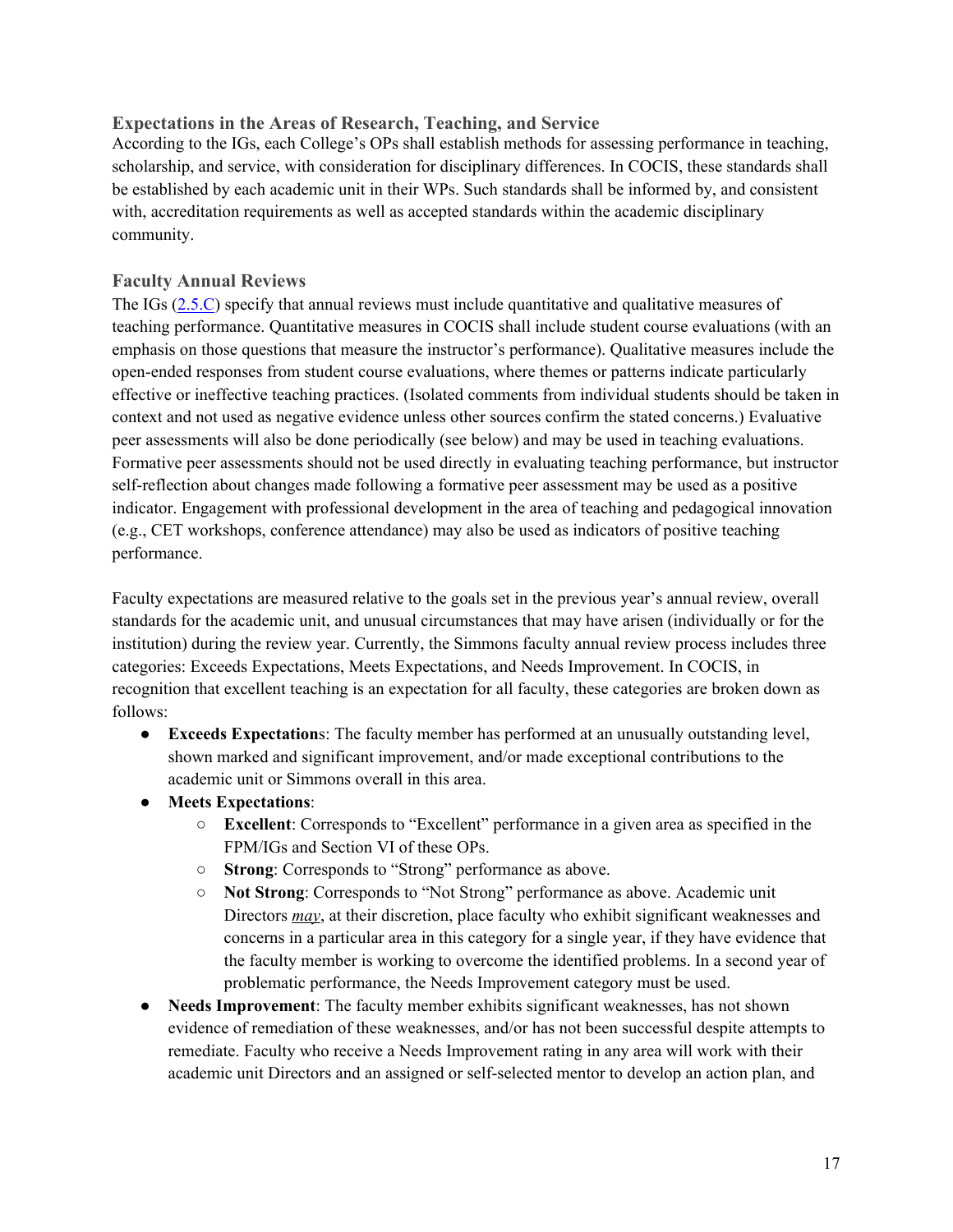provided with additional support to assist them in becoming more successful in the areas of concern.

Academic units are encouraged to include specific guidelines for expectations in each of these areas within their WPs.

Although the annual faculty reviews are part of promotion and tenure dossiers, in COCIS, the ratings in those annual reviews should not be used as direct or sole evidence of performance level. Rather, the other evidence in the dossier (course evaluations, peer evaluations, evidence scholarship, etc.) should be evaluated as a whole at the time of promotion and/or tenure.

| <b>Step</b>                                                                       | <b>Deadline</b> |
|-----------------------------------------------------------------------------------|-----------------|
| Dean reminds faculty of Annual Reviews                                            | April 1         |
| Google folders created for Annual Reviews                                         | April 15        |
| Formal email to faculty to submit CV & self-reflection                            | April 15        |
| B-School faculty update activities and complete self-reflections in Sedona        | May 1           |
| Course evaluation reports created for each faculty; saved to review folders       | May 31          |
| Weekly email reminders to faculty re: CV & self-reflection                        | May 1-31        |
| Weekly email reminders from Sedona to B-School faculty re: $CV &$ self-reflection | May 1-31        |
| Faculty submit updated CVs and self-reflections; saved to review folders          | June 1          |
| Academic unit Directors hold Annual Review meetings with faculty                  | June 1-15       |
| Completed faculty Annual Reviews submitted to Dean                                | June 15         |
| Annual reviews signed by Dean and uploaded to Workday                             | June 30         |

#### **Peer Classroom Observations**

The IGs state that "Classroom observations by faculty peers shall occur annually." In COCIS, classroom observations are an annual activity, although individual faculty members may not be evaluated every year.

*Formative* peer observations are primarily intended to provide developmental feedback to faculty for their use in reflecting on and improving their teaching over time. Formative peer observations will be coordinated by the MDR committee for each unit periodically on an established schedule as discussed below. The MDR committee for each unit will assign faculty to conduct formative peer evaluations, and assignments may be self-selected, volunteer filled, or identified by random drawing, according to the WPs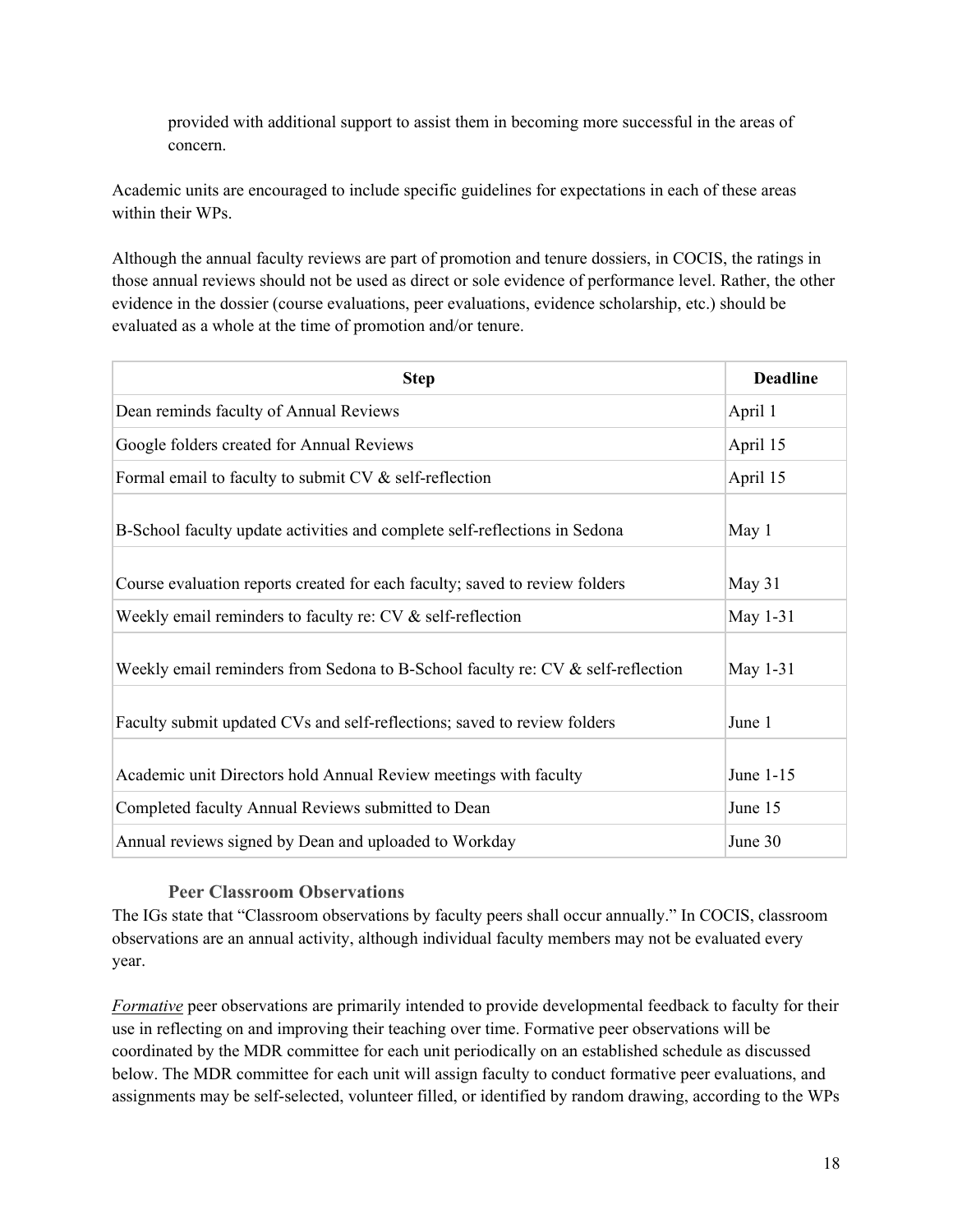of the academic unit. A record of the formative peer observation is maintained by the Dean's office, but the feedback is delivered directly to the faculty member.

*Evaluative* peer observations are performed for the purpose of assessing teaching performance at regular intervals, to inform promotion, tenure (including midpoint review), annual review, PDMYR, and other formal review activities. Evaluative peer observers will be assigned either by the academic unit Director or the MDR committee in each unit. Evaluate peer observations will use a shared instrument (which may be extended/expanded upon by individual academic units), developed at the College level and maintained by the Dean's office. Evaluative reviews for P&T will rely on trained peer observers and/or MDR committee members. At a minimum, all new faculty will receive evaluative peer observations in their first year. Tenure-track faculty will be evaluated in their first year and at least every other year thereafter. Tenured faculty and full-time and proportional contract faculty will be evaluated at least every three years. Processes for assigning faculty to perform evaluative peer observations will be identified in each academic unit's WPs. Evaluative peer observations are delivered to the faculty member, the MDR committee, the academic unit Director, and the Dean, and are retained by the Dean's office.

Both formative and evaluative peer observations should include a review of the following:

- syllabus
- appropriateness of material included
- appropriateness of the level of expectations
- consistency between content delivery, assessment methods, and the established learning objectives
- how student learning is measured
- observations about classroom presentations, activities, and interactions with students (synchronous learning)
- observations about the effectiveness of asynchronous materials and methods (asynchronous learning)

The Dean's office shall maintain a record of formative and evaluative peer evaluations and a repository of evaluative peer evaluations as they occur.

- The schedule for peer evaluations shall be set at the beginning of the year and shared with both instructors and peer reviewers no later than September 30.
- All faculty are expected to participate actively in the peer observation process, by serving as peer observers and by engaging with the assigned observers to schedule the classroom visits.
- Peer observers will meet with the instructor before and after the observation and shall provide their observation in written form. Evaluative peer observations will use the COCIS Peer Evaluation Feedback Form, assessing the class delivery during that particular visit as well as the overall class if appropriate, by reviewing the class syllabus and other materials. Formative peer observations may use the COCIS form or another instrument or format, agreed upon by the peer observer and the faculty member being observed.
- Instructors may provide a written response to evaluative peer observations, including a reflection about how they intend to change their teaching in response to the review and/or addressing any misconceptions or problems that arose during the review process.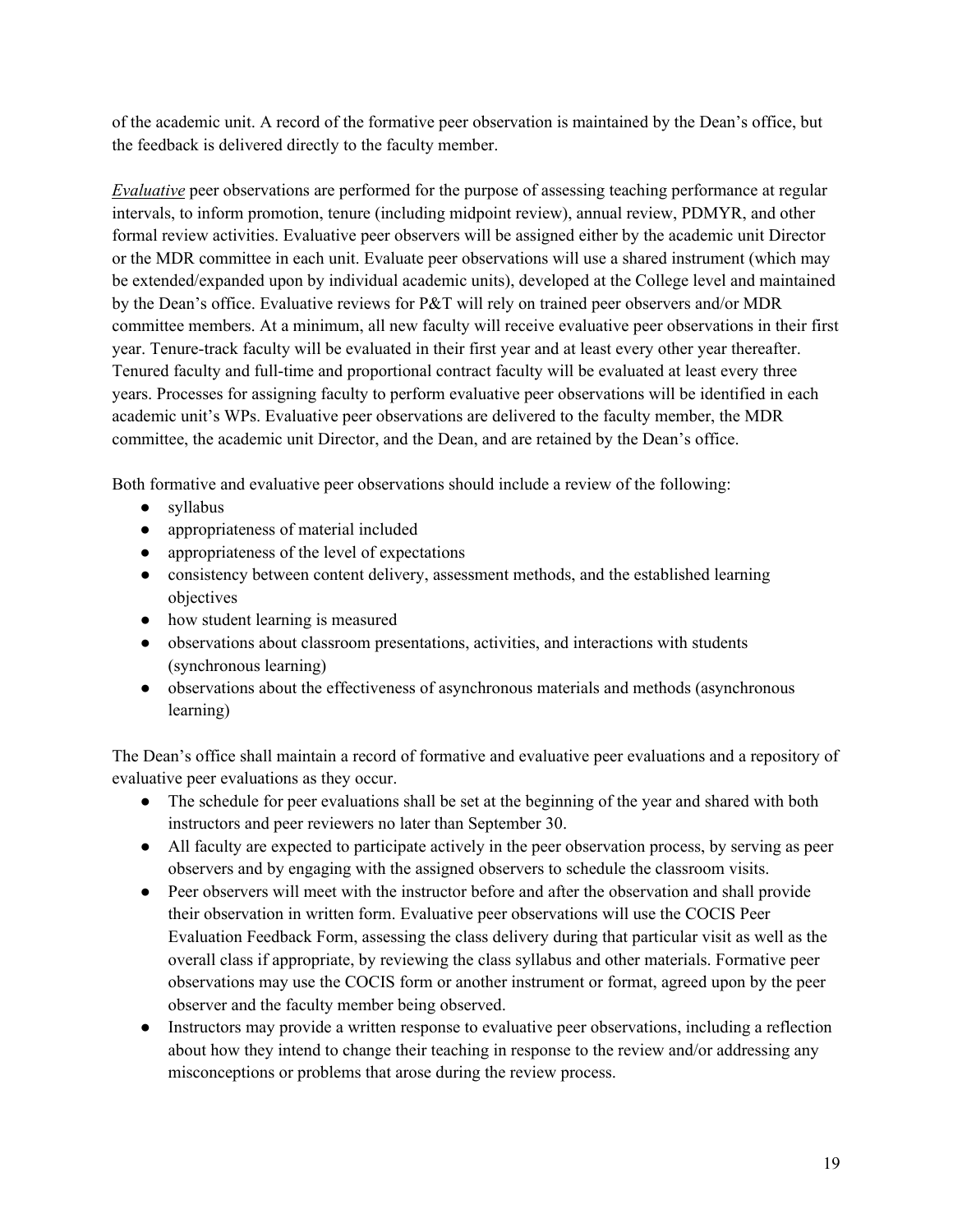- Peer observations should be responsive to the context for and topic of the class, including whether it is an online course (and if so, whether the instructor developed it or is teaching an existing course developed by someone else). Refer to the IGs [\(section 2.5.C.1\)](https://internal.simmons.edu/wp-content/uploads/2020/05/Implementation-Guidelines-2020.pdf#page=14) for important factors that may be taken into consideration during this evaluation.
- A different version of the peer review form is needed for asynchronous online courses (to be designed).

# **PDMYR**

No later than May 1, the Dean shall request the MDR Committees, the academic unit Directors, and the candidates who are scheduled for PDMYR in the following year to provide suggested members for the PDMYR Committees. All PDMYR committee members must be tenured faculty members. For PDMYR committees reviewing full professors, the chair of the committee should be a full professor; the other committee members may be at the Associate or full level.

Clarifications about the PDMYR dossiers:

- "A written report of the outcomes of any sabbatical awarded during the previous six years." This document should be the submitted sabbatical report.
- "Copies of research, scholarship, and creative works for the previous six years." These materials should be submitted electronically, unless electronic submission is not possible. If the materials are extensive, representative samples may be submitted; other items should be made available upon request by the committee, the academic unit Director, or the Dean.

The committee feedback should be shared in written form with the candidate no later than March 15, and the committee should then meet with the candidate to discuss the review and recommendations. The final report from the committee to the Dean (due April 1) should include the written feedback, along with recommendations for resources and other developmental activities. These recommendations may include suggested resources such as travel funding for particular activities, student funding to support specific research work, other equipment or materials, course scheduling considerations (such as timing or nature of courses taught during a specific post-PDMYR period), and/or temporary service adjustments. Course releases are no longer part of the PDMYR process and should not be included in the committee's recommendations.

| <b>Step</b>                                                                                                                     | <b>Deadline</b> |
|---------------------------------------------------------------------------------------------------------------------------------|-----------------|
| Dean advises PDMYR candidates for the following year of the timing and<br>procedures of the review                              | May 1           |
| Dean appoints a PDMYR Review Committee for candidates for following year                                                        | May 31          |
| Dean's office creates review folders for each candidate; access is given to Dean,<br>academic unit Directors, review committees | May 31          |
| Dean's office sends process dossier memo to each candidate                                                                      | May 31          |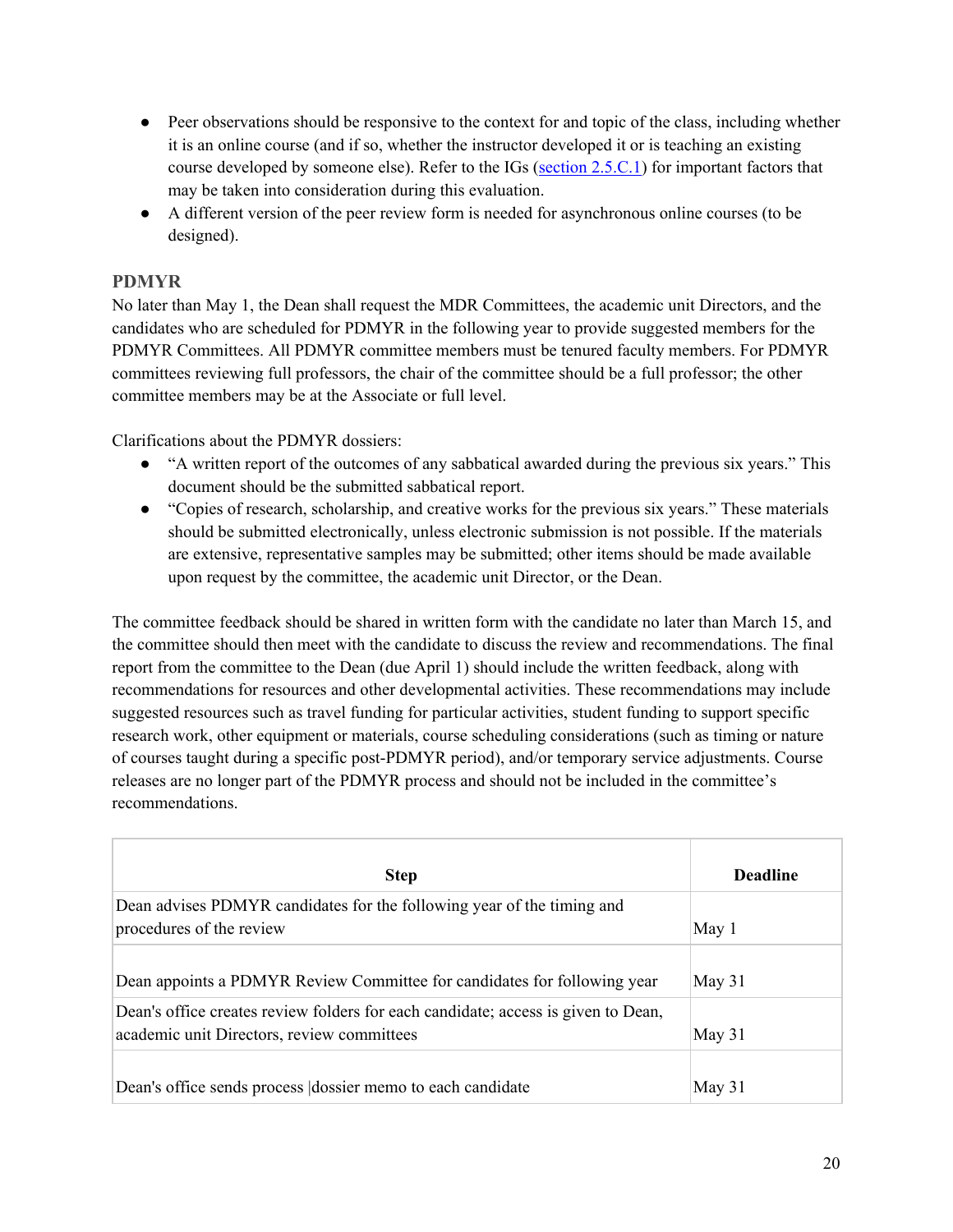<span id="page-20-0"></span>

| Dean gives Provost list of PDMYR candidates                                                                        | September 1  |
|--------------------------------------------------------------------------------------------------------------------|--------------|
| Dean provides course evaluation reports, enrollment numbers, and annual reviews<br>to candidates                   | September 15 |
| Candidates submit materials for review                                                                             | February 1   |
| PDMYR Review Committee gives feedback to candidates                                                                | March 15     |
| Review Committee forwards developmental recommendations to Dean; Dean<br>identifies institutional support          | April 1      |
| Dean submits developmental and support recommendations to Provost                                                  | May 1        |
| Provost reviews developmental recommendations from PDMYR Review<br>Committee & Dean; notifies everyone of decision | June 1       |

#### **Adjunct Review**

The IGs state, "Each College shall establish a regular and periodic process to review adjunct faculty in their Operating Procedures." In COCIS, each academic unit establishes its own adjunct review processes in their WPs.

# **IX. Programs, Curriculum, and Policies**

*(see [IG Section 1.6.E.1\)](https://internal.simmons.edu/wp-content/uploads/2020/05/Implementation-Guidelines-2020.pdf#page=5)* 

Issues related to academic programs, curriculum, and policies include:

- Adding or eliminating courses, majors, minors, departments, and programs;
- Degree requirements;
- Program review;
- Standards of admission;
- Voting of degree candidates; and
- Graduation requirements.

#### **Adding or Eliminating Courses, Majors, Minors, Academic Units, and Programs**

All processes related to adding or eliminating courses, majors, minors, academic units, and programs follow the procedures for voting on changes as they are addressed in the FPM.

- In the B-School and SLIS, the responsibilities for these activities within the academic unit fall to the Curriculum Committee.
- In MCS, the de facto Curriculum Committees consist of the respective program faculty (Math/Statistics or Computing/IT).
- For undergraduate majors, minors, departments, and programs, committee decisions must be forwarded through the academic unit Director to the Dean's office, which will oversee the process of Undergraduate Curriculum Committee (UCC) notification and/or approval (see Academic Process Standard Operating Procedure).